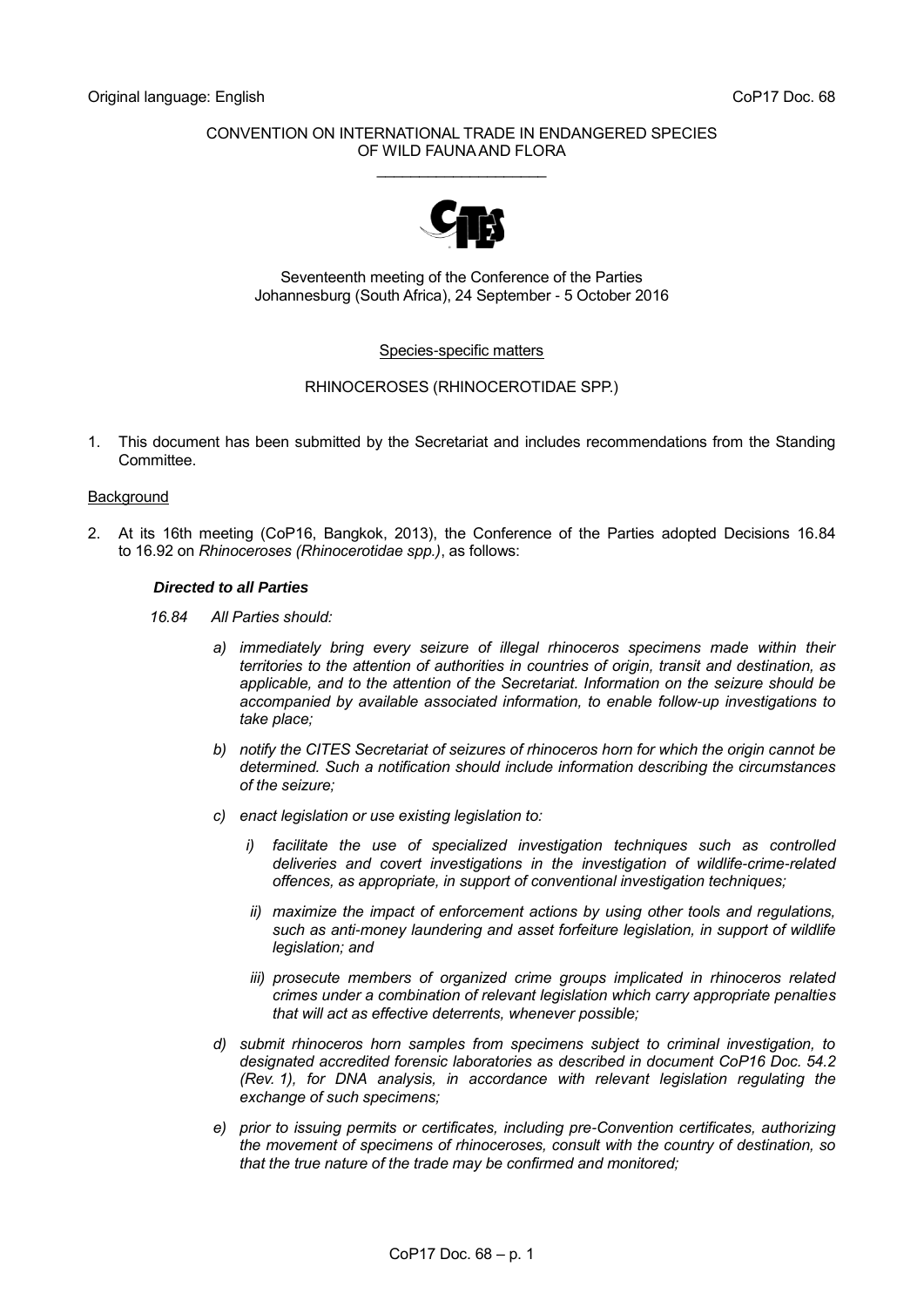- *f) introduce national measures, as appropriate, in support of CITES implementation, to regulate internal trade in specimens of rhinoceros, including any specimen that appears from an accompanying document, the packaging, a mark or label, or from any other circumstances, to be a rhinoceros part or derivative; and*
- *g) consider introducing stricter domestic measures to regulate the re-export of rhinoceros horn products from any source.*
- *16.85 All Parties implicated in the illegal trade of rhinoceros horn as a range or consumer State, where applicable, should:*
	- *a) develop and implement long-term demand reduction strategies or programmes and immediate actions aimed at reducing the illegal movement and consumption of rhino horn products, taking into consideration the draft demand-reduction principles included in the Annex to document CoP16 Doc. 54.1 (Rev. 1), to achieve measurable change in consumer behaviour;*
	- *b) develop and implement strategies or programmes to enhance community awareness with regard to the economic, social and environmental impacts of illicit trafficking in wildlife crime, and to encourage the general public to report illegal activities related to wildlife trade to appropriate authorities for further investigation. Such strategies or programmes and immediate actions could include the involvement of local communities that live in the immediate vicinity of conservation areas, community policing projects or other strategies as may be appropriate; and*
	- *c) provide information on the effectiveness of strategies or programmes referred to in paragraph a) and b) of this Decision, to the Working Group on Rhinoceroses, by 31 January 2015, to assist the Working Group in identifying best practices and challenges experienced, with the aim of developing ideas to further enhance the effectiveness of demand-reduction strategies, and to report on its findings at the 66th meeting of the Standing Committee.*

#### *Directed to Viet Nam*

- *16.86 Viet Nam should:*
	- *a) make progress with the development and implementation of the South Africa – Viet Nam 2012-to-2017 Joint Action Plan, including strengthening management of imported rhino horn trophies, and to improve investigations and prosecutions of Vietnamese nationals suspected of illegally possessing or trading in rhino horn, as referenced in document CoP16 Inf. 24; and specifically to include:*
		- *i) development of legislation on the domestic management of imported rhino horn trophies addressing the issue of alteration and transfer of rhino horn trophies pursuant to the national laws and CITES Resolutions; and*
		- *ii) establishment of a secure registration database to track legal rhino horn trophies;*
	- *b) conduct consumer behaviour research to develop and implement demand reduction strategies or programmes aimed at reducing the consumption of rhino horn products; and*
	- *c) provide a comprehensive report on progress made to the Secretariat by 31 January 2014, with regard to steps taken to effectively implement the requirements of Resolution Conf. 9.14 (Rev. CoP15), and include:* 
		- *i) an update on arrests, seizures, prosecutions and penalties for offences related to illegal rhinoceros horn possession and trade in Viet Nam since CoP16;*
		- ii) the effectiveness of Decision 11<sup>1</sup>, reported in document CoP16 Inf. 24, to prevent *illegal rhino horn trade; and*

*<sup>1</sup>* Note from the Secretariat: In January 2013, the Prime Minister of Viet Nam issued Decision 11 on the "Prohibition of the export, import, selling and buying of specimens of some wild animals listed in the CITES Appendices". See [document CoP16 Inf.](http://www.cites.org/eng/cop/16/inf/E-CoP16i-24.pdf) 24 for further information.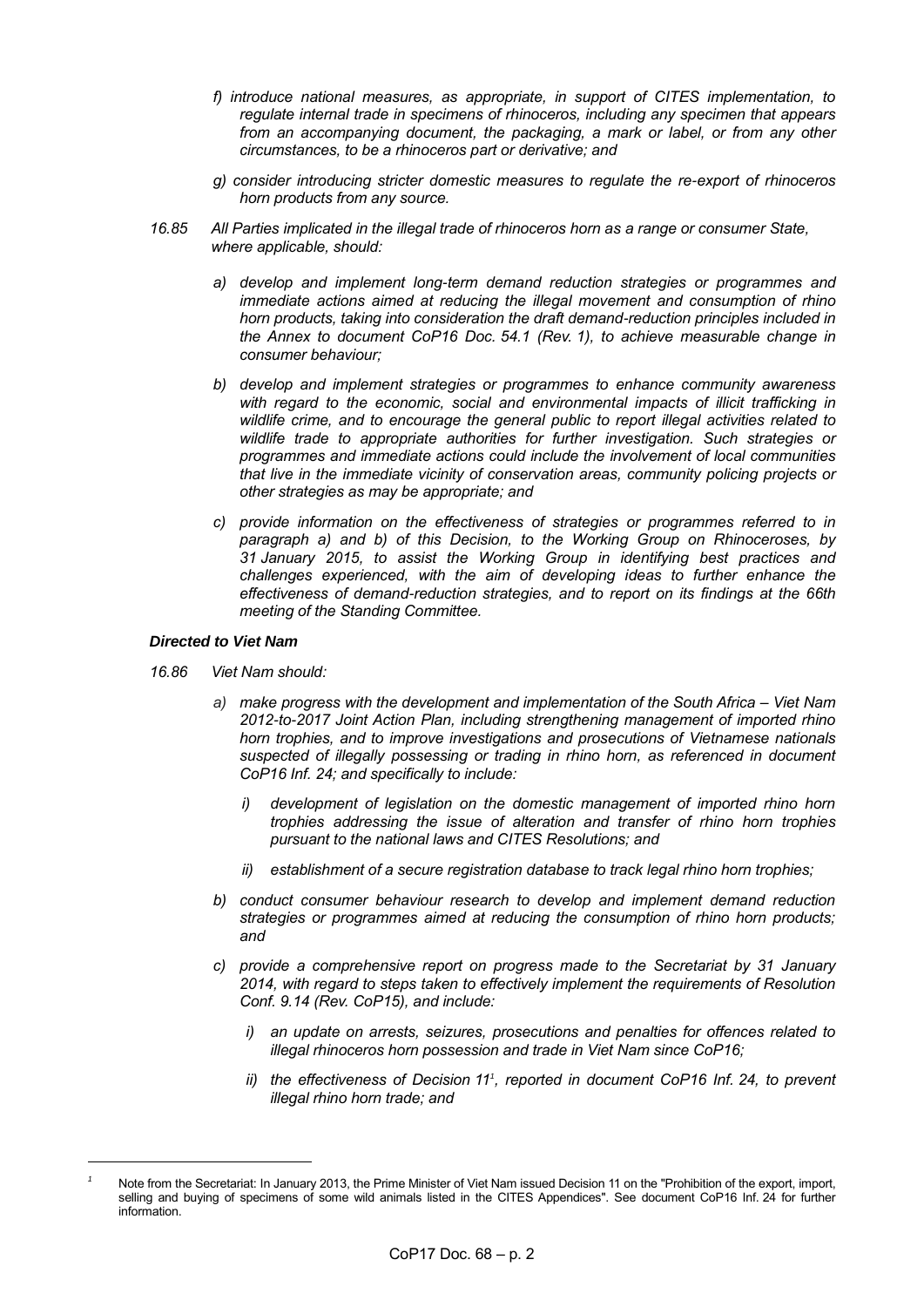*iii) any other on-going activities and measures implemented to combat illegal killing of rhinoceros and illegal rhinoceros horn trade.*

#### *Directed to Mozambique*

- *16.87 Mozambique should:*
	- *a) take steps to effectively implement the requirements of Resolution Conf. 9.14 (Rev. CoP15);*
	- *b) give priority attention to the enactment and implementation of legislation with deterrent penalties to effectively combat wildlife crime, prevent illegal killing of rhinoceroses and illegal possession of and trade in rhinoceros horn, taking into consideration the content of Decision 16.84, paragraphs a)-g); and*
	- *c) assist the Working Group on Rhinoceroses to implement its mandate by providing a comprehensive report on measures implemented, as specified in paragraph a) and b) of this Decision, and on any other activities conducted. This report should be submitted to the Secretariat by 31 January 2014.*

#### *Directed to Mozambique and South Africa*

*16.88 Mozambique and South Africa should further enhance bilateral cooperation with each other and with their neighbouring States, to enhance current efforts to combat illegal killing of rhinoceroses and illegal trade in rhinoceros horn, and should provide a comprehensive report to the Secretariat, by 31 January 2014, with regard to activities conducted in this regard.* 

#### *Directed to the Secretariat*

- *16.89 The Secretariat shall:* 
	- *a) subject to external funding, convene a CITES Rhinoceros Enforcement Task Force consisting of representatives from Parties affected by rhinoceros poaching and illegal trade in rhinoceros horn, the International Consortium on Combating Wildlife Crime partner organizations, EUROPOL and, as appropriate, other Parties and experts. The Task Force should develop strategies to improve international cooperation, taking into consideration ongoing initiatives [such as the Memorandum of Understanding (MoU) between South Africa and Viet Nam], and promote similar MoUs as appropriate;*
	- *b) subject to external funding, develop, in conjunction with relevant institutions and experts, a manual containing guidelines on best practices, protocols and operational procedures, that will promote the use of wildlife forensic technology;*
	- *c) examine the implementation of Resolution Conf. 9.14 (Rev. CoP15) in those range States where the illegal killing of rhinoceros poses a significant threat to the populations of these species, particularly South Africa and Zimbabwe, and share its findings with the Working Group on Rhinoceroses;*
	- *d) examine progress with curtailing illegal trade in rhinoceros parts and derivatives by citizens of implicated States, particularly Viet Nam;*
	- *e) seek external funding to undertake a technical mission to the Lao People's Democratic Republic to assess current enforcement activities relevant to illegal trade in wildlife, in particular in rhinoceros parts and derivatives, and the implementation of Resolution Conf. 9.14 (Rev. CoP15);*
	- *f) revise Resolution Conf. 9.14 (Rev. CoP15), taking into consideration the contents of Decisions 16.84 and 16.85 and submit this revised version for consideration at the 17th meeting of the Conference of the Parties; and*
	- *g) report at the 65th and 66th meetings of the Standing Committee on progress with regard to the implementation of paragraph a) to e) of this Decision.*

#### *Directed to the Working Group on Rhinoceroses*

- *16.90 The Working Group on Rhinoceroses shall:*
	- *a) evaluate the reports submitted in compliance with Decisions 16.86, paragraph c), 16.87, paragraph c), 16.88, and the findings of the Secretariat as per Decision 16.89,*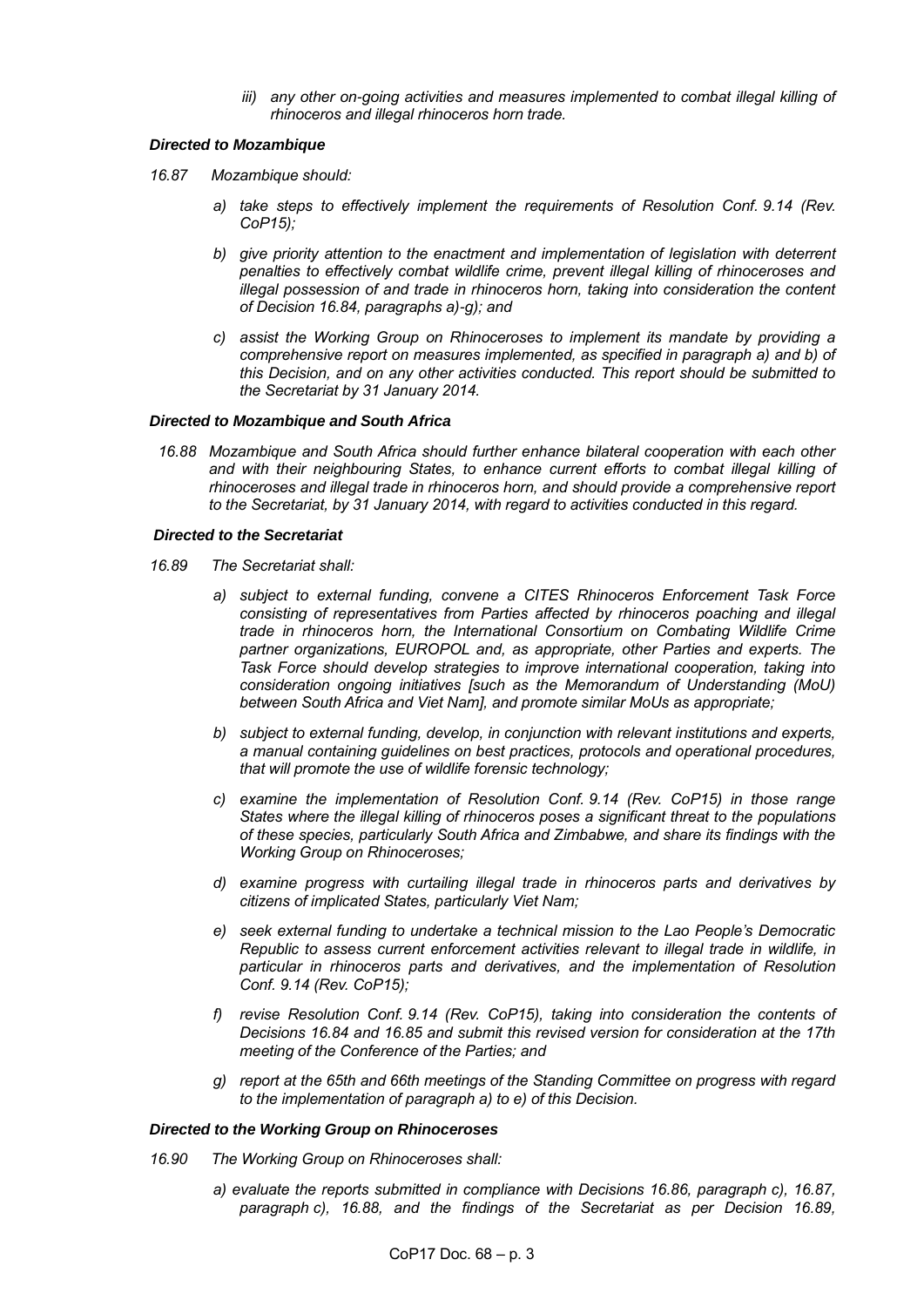*paragraph c); and report its findings and recommendations at the 65th meeting of the Standing Committee; and*

*b) evaluate the report submitted in compliance with Decision 16.85, paragraph c), and report its findings and recommendations at the 66th meeting of the Standing Committee.*

#### *Directed to the Standing Committee*

- *16.91 The Standing Committee shall:*
	- *a) at its 64th meeting, extend the mandate of the Working Group on Rhinoceroses established at its 61st meeting, to continue to work, primarily through electronic means; and*
	- *b) at its 65th and 66th meetings, consider the reports and recommendations of the Working Group on Rhinoceroses as required in Decision 16.90, and of the Secretariat, and determine further actions to be implemented by Parties to reduce illegal supply and demand, including any necessary measures pursuant to Resolution Conf. 14.3.*
- *16.92 The Standing Committee shall review the definition of 'hunting trophy' provided in Resolution Conf. 12.3 (Rev. CoP16), in relation to rhinoceros horn hunting trophies, and consider whether any revision is needed in order to eliminate the possible abuse of the definition to facilitate illegal trade in rhinoceros horn.*
- 3. In Resolution Conf. 9.14 (Rev. CoP15) on *Conservation of and trade in African and Asian rhinoceroses*, the Conference of the Parties:

*RECOMMENDS that the IUCN/SSC African and Asian Rhino Specialist Groups and TRAFFIC submit at least six months before each meeting of the Conference of the Parties a written report to the Secretariat on:*

- *a) the national and continental conservation status of African and Asian rhinoceros species;*
- *b) trade in specimens of rhinoceroses;*
- *c) stocks of specimens of rhinoceros and stock management;*
- *d) incidents of illegal killing of rhinoceroses;*
- *e) enforcement issues;*
- *f) conservation actions and management strategies with an evaluation of their effectiveness; and*
- *g) measures by implicated States to end the illegal use and consumption of rhinoceros parts and derivatives;*

*DIRECTS the Secretariat to:*

- *a) distribute the report of the IUCN/SSC African and Asian Rhino Specialist Groups and TRAFFIC to range and implicated States for any comments;*
- *b) on the basis of the report and the comments received from the range and implicated States, formulate recommendations and draft decisions for consideration by the Conference of the Parties as appropriate; and*
- *c) encourage the Parties to financially support the IUCN African and Asian Rhino Specialist Groups and TRAFFIC in the compilation of information from the range States and the reporting thereof to the Secretariat*
- 4. As a result of strong conservation measures across range States, most notably in South Africa, there were over a period of several decades significant increases in the populations of the white and black rhinoceros (*Ceratotherium simum* and *Diceros bicornis*). These measures are however being undermined by ongoing rhinoceros poaching and illicit rhinoceros horn trafficking. Considerable efforts have been made to combat the poaching and trafficking, and while there has been progress, the number of rhinoceroses being killed illegally remains at unacceptably high levels.
- 5. The complexity of the challenges being faced by Parties in their fight against rhinoceros poaching and rhinoceros horn trafficking is illustrated by the multiple activities and diverse strategies being implemented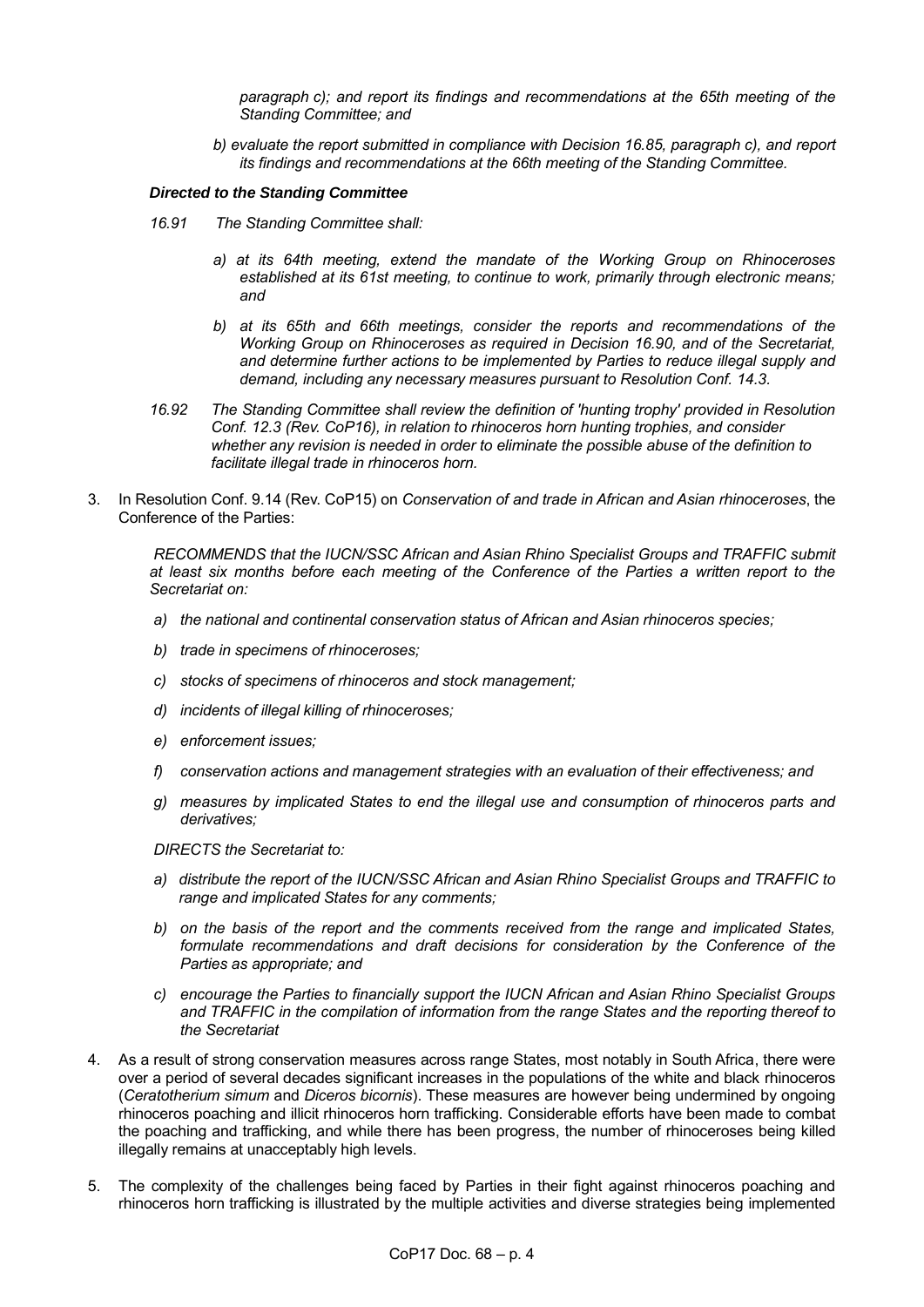to apprehend those involved and bring them to justice. These include the execution of search warrants, the deployment of undercover agents, extraditions, and money laundering and tax fraud investigations.<sup>2</sup>

- 6. In January 2016 the South African Minister of Environmental Affairs announced that 1,175 rhinoceroses had been poached in South Africa in 2015. This total is 40 rhinoceroses fewer than the record number of 1,215 rhinoceroses poached in the country in 2014, and represents the first decrease in the annual number of rhinoceroses poached in South Africa since the poaching started escalating in 2008. It was further announced that South African authorities arrested 317 offenders in 2015 for rhinoceros-related crimes, a marked increase in the number of arrests from 258 in 2014.<sup>3</sup> The reduction in the number of rhinoceroses poached in South Africa in 2015 is a positive sign, and suggests that the multiple and significant efforts that are being made to address rhinoceros poaching and rhinoceros horn trafficking are starting to have an impact in addressing the threat it poses to South African rhinoceros populations. However, continued and further enhanced efforts are needed to pull these rates back to 2007 levels.
- 7. One consequence of the enforcement efforts in South Africa could be an increase in poaching in other rhinoceros range States, as criminals seek out locations where rhinoceroses might be easier to target. Whilst the number of rhinoceroses poached in South Africa decreased in 2015, the number poached in other range States, such as Namibia and Zimbabwe, has been increasing. According to a recent media release issued by the African Rhino Specialist Group (AfRSG) of the International Union for Conservation of Nature's (IUCN) Species Survival Commission, the number of African rhinoceroses killed by poachers has increased for the sixth year in a row, with at least 1,338 rhinoceroses killed by poachers across Africa in 2015.<sup>4</sup> For this reason, all range States must remain vigilant, and continue to enhance their efforts to combat these serious crimes. Measures implemented must remain current and must be adapted in a timely manner as may be needed to address any newly identified trends. In this context, the Secretariat has prepared a draft decision for consideration by the Conference of the Parties, presented as draft decision 17.B in Annex 1 to the present document.
- 8. A wide range of activities have been conducted by Parties, the Secretariat and the Standing Committee's Working Group on Rhinoceroses, in support of the implementation of the Decisions adopted by the Conference of the Parties at CoP16, and the recommendations adopted by the Standing Committee at its 65th<sup>5</sup> and 66th<sup>6</sup> meetings (SC65, Geneva, July 2014; SC66, Geneva, January 2016), as reported on in the present document.

#### Implementation of Decision 16.90, paragraphs a) and b), Decision 16.91, paragraphs a) and b), and Decision 16.92

- 9. At its 61st meeting (Geneva, August 2011), the Standing Committee established a Working Group on Rhinoceroses, consisting of China, the Democratic Republic of the Congo, India, Kenya, Namibia, South Africa, Uganda, the United Kingdom of Great Britain and Northern Ireland, the United States of America, Zimbabwe, IUCN, Safari Club International, Species Survival Network, TRAFFIC and WWF. At CoP16, the Conference of the Parties adopted Decision 16.90 directed to the Working Group on Rhinoceroses, and at its 64th meeting (Bangkok, March 2013), the Standing Committee extended the mandate of the Working Group on Rhinoceroses in accordance with Decision 16.91 paragraph a). The Working Group on Rhinoceroses continued its work during the current reporting period in accordance with Decision 16.90 paragraphs a) and b), and presented documents at SC65 and SC66.
- 10. As directed by the Conference of the Parties in Decision 16.91, paragraph b), at SC65 and SC66 the Standing Committee considered the reports and recommendations of the Working Group on Rhinoceroses and of the Secretariat. The Committee agreed a number of recommendations on rhinoceroses at its meetings, as well as a draft decision for consideration at the present meeting. The draft decision is further elaborated upon in paragraph 18 of the present document.

*<sup>2</sup> https://cites.org/sites/default/files/eng/com/sc/66/E-SC66-51-01.pdf*

*<sup>3</sup> https://www.environment.gov.za/mediarelease/molewa\_highlightsprogress\_againstrhinopoaching*

*<sup>4</sup> https://www.iucn.org/media/news\_releases/?22519/IUCN-reports-deepening-rhino-poaching-crisis-in-Africa*

*<sup>5</sup> https://cites.org/sites/default/files/eng/com/sc/65/E-SC65-43-01\_0.pdf ; and https://cites.org/sites/default/files/eng/com/sc/65/E-SC65-43-02\_0.pdf*

*<sup>6</sup> https://cites.org/sites/default/files/eng/com/sc/66/E-SC66-51-01.pdf; and https://cites.org/sites/default/files/eng/com/sc/66/E-SC66-51-02x.pdf*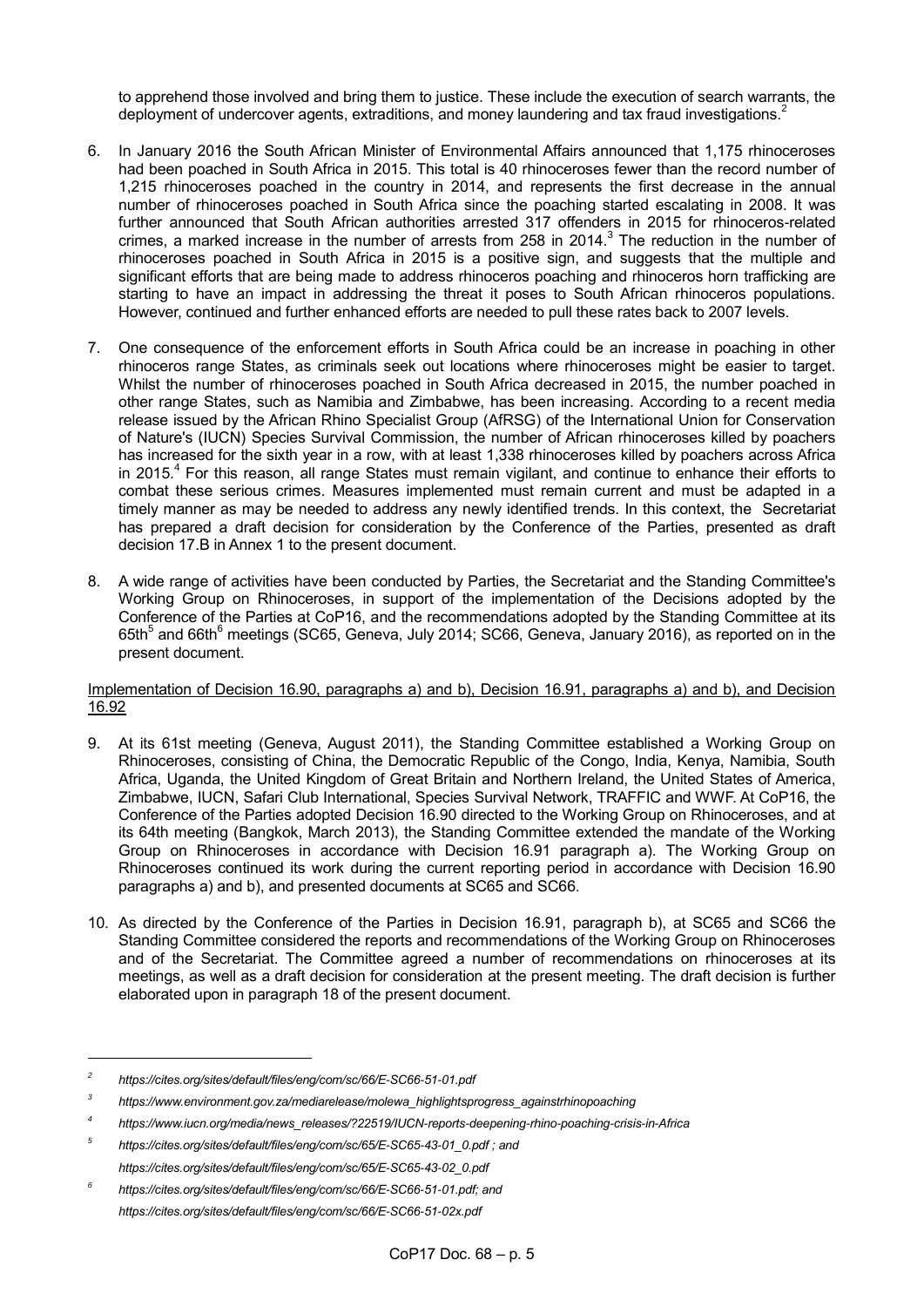11. To implement Decision 16.92, the Chair of the Standing Committee, at SC66, requested the Working Group on Rhinoceroses to consider whether there was any need to revise the definition of 'hunting trophy' provided in Resolution Conf. 12.3 (Rev. CoP16), in relation to rhinoceros horn hunting trophies, and to report back to the Committee. The Chair of the Working Group subsequently reported that they had considered the matter and concluded that no revision was needed. The Standing Committee agreed with this conclusion.

Implementation of Decision 16.84, paragraphs a) to g), and Decision 16.89, paragraph f)

- 12. It is encouraging to note that a number of Parties have initiated activities to implement Decision 16.84. These include, for example, increased exchange of information between countries,<sup>7</sup> covert investigations, money laundering and tax fraud investigations,<sup>8</sup> collection and submission of DNA samples for forensic analyses, increased use of INTERPOL Notices,<sup>9</sup> the extradition of offenders involved in rhinoceros related crimes, $^{10}$  and the initiation of asset forfeiture proceedings.<sup>11</sup>
- 13. These are excellent examples of the kinds of responses and collaboration needed to address rhinoceros poaching and rhinoceros horn trafficking, and demonstrate that such crimes are increasingly being treated as serious crimes. Although these examples show that positive action has been taken by some Parties, the activities described in Decision 16.84 are currently being implemented by only a limited number of Parties, and there is therefore significant room for improvement. The provisions of Decision 16.84 remain very relevant. If good overall implementation of the Decision by Parties can be achieved, the activities outlined in the Decision could contribute significantly to the fight against rhinoceros poaching and rhinoceros horn trafficking.
- 14. As directed in Decision 16.89, paragraph f), the Secretariat has prepared a draft revised version of Resolution Conf. 9.14 (Rev. CoP15) on *Conservation of and trade in African and Asian rhinoceroses*, taking into consideration the contents of Decision 16.84*.* The proposed revision is contained in Annex 2 to the present document, for consideration by the Conference of the Parties.

#### Implementation of Decision 16.85, paragraphs a) to c), Decision 16.89, paragraph f), and Decision 16.90, paragraph b)

- 15. At SC65, the Standing Committee requested the Working Group on Rhinoceroses to develop guidance to facilitate the provision of information requested in accordance with Decision 16.85, paragraph c), on the effectiveness of strategies or programmes referred to in Decision 16.85, paragraphs a) and b). The Secretariat made this guidance available to Parties as an Annex to Notification to the Parties No. 2014/058 of 2 December 2014. In response to the Notification, the Secretariat received reports from China, Greece, South Africa and Zimbabwe.
- 16. At SC65, the Standing Committee requested the Secretariat, subject to external funding, to convene an expert workshop to consider the reports provided in accordance with Decision 16.85, paragraph c). In the absence of funding to convene such an expert workshop, the Secretariat and the Chair of the Working Group on Rhinoceroses considered combining it with other planned events related to demand reduction. Unfortunately this was not possible. The Secretariat and the Chair of the Working Group concluded that a specific workshop to discuss the limited number of reports provided in accordance with Decision 16.85, paragraph c), might be of little value, and that a further request to Parties to provide information would probably also be of limited value. The Secretariat reported this to the Standing Committee at SC66.
- 17. At SC66, the Standing Committee requested the Working Group on Rhinoceroses to compile a list of relevant studies, workshops, campaigns and other initiatives on reducing demand for rhinoceros horn, taking into account the reports submitted by Parties pursuant to Decision 16.85 paragraph c), and to produce a brief synthesis covering approaches, methods, best practices and challenges experienced, to assist Parties in further enhancing the effectiveness of their demand-reduction strategies. The Committee requested the Working Group to report on the results of this work, including any findings and recommendations it may have, at its 67th meeting (SC67, Johannesburg, September 2016).

*<sup>7</sup> See paragraph 7 in SC66 Doc. 51.1*

<sup>8</sup> *http://www.justice.gov/usao/file/770921/download* 

*<sup>9</sup> http://www.interpol.int/en/News-and-media/News/2015/N2015-014/*

*<sup>10</sup> http://www.justice.gov/opa/pr/irish-national-extradited-united-states-united-kingdom-trafficking-rhinoceros-horns*

*<sup>11</sup> https://cites.org/sites/default/files/notif/E-Notif-2015-009.pdf*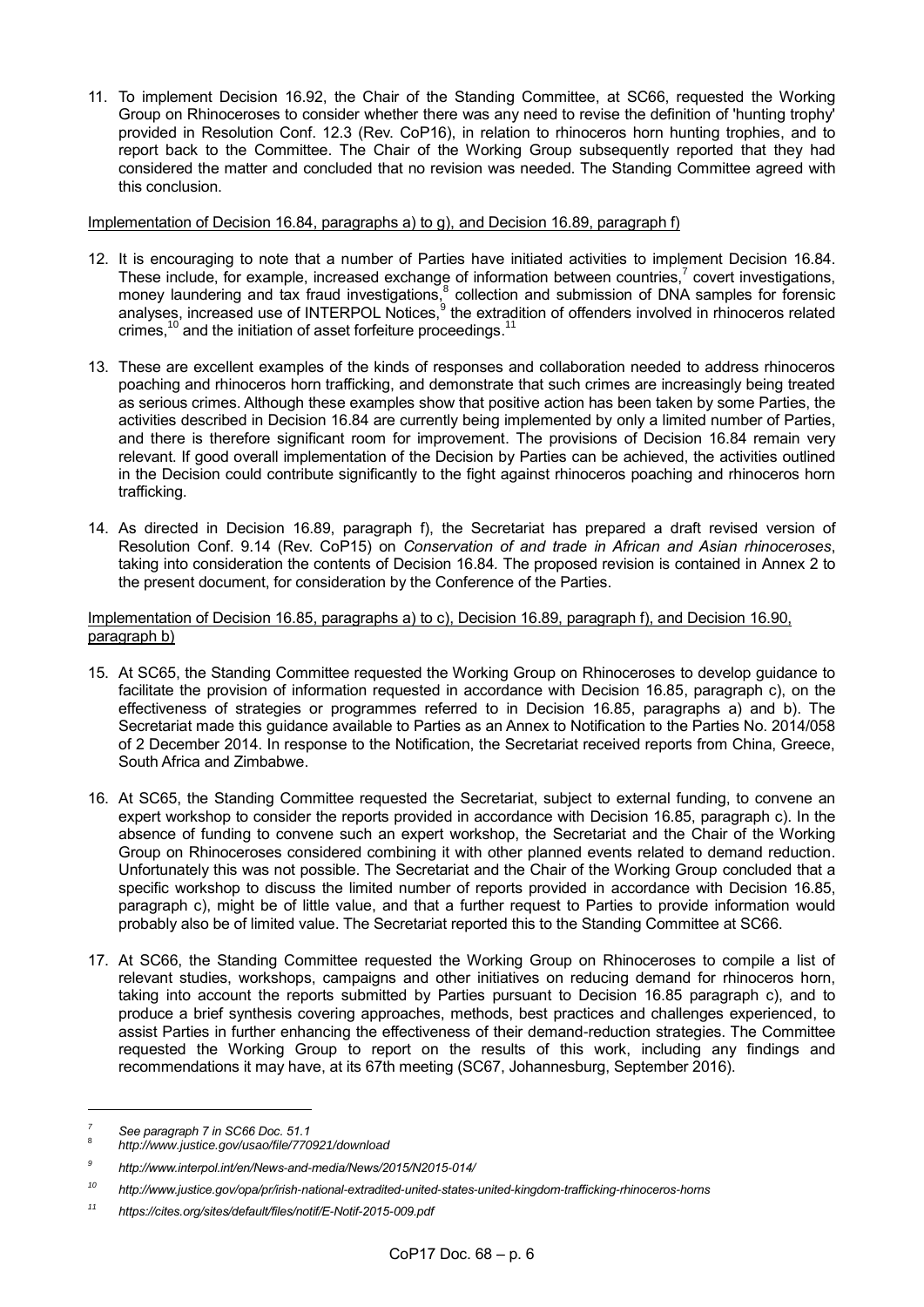- 18. Also at SC66, the Secretariat reported that the work to be conducted in accordance with Decision 16.85, paragraph c), would not only be of benefit in the context of rhinoceroses, but that it could also benefit Parties in undertaking activities to reduce demand for illegal wildlife specimens, or to enhance community awareness about trafficking in wildlife more generally. The Standing Committee agreed a draft decision aimed at enhancing the effectiveness of strategies or programmes to reduce such demand and to enhance community awareness about the economic, social and environmental impacts of trafficking in wildlife. The Standing Committee requested the Secretariat to forward the draft decision to the present meeting for consideration by the Conference of the Parties. Whilst the draft decision was agreed under the agenda item on rhinoceroses at SC66, it addresses the reduction of demand for illegally traded wildlife specimens and increasing awareness about illegal trafficking in wildlife in general. For this reason the Secretariat included the draft decision in Annex 1 to document CoP17 Doc. 25 on *Enforcement matters* prepared for the present meeting, for consideration by the Conference of the Parties during the discussion of that agenda item.
- 19. Considering the activities to be conducted by the Working Group on Rhinoceroses and reported upon at SC67.<sup>12</sup> the Secretariat believes that Decision 16.85 has been implemented and that it can be deleted. As directed in Decision 16.89, paragraph f), the Secretariat drafted a revision of Resolution Conf. 9.14 (Rev. CoP15), which is presented in Annex 2 to the present document, and takes into consideration the contents of Decision 16.85.

#### Revision of Resolution Conf. 9.14 (Rev. CoP15)

20. In addition to the proposed amendments to Resolution Conf. 9.14 (Rev. CoP15) referred to in paragraphs 14 and 19 of the present document, the Standing Committee at SC66 agreed to propose the following amendments to the Resolution:

under the first *URGES* paragraph a)

*a) all Parties that have stocks of rhinoceros horn to identify, mark, register and secure such stocks and declare these to the Secretariat each year before 28 February, in a format to be defined by the Secretariat* 

under *DIRECTS the Secretariat to*

- *d) make an aggregated summary of the rhinoceros horn stock declarations of Parties available to the IUCN/SSC African and Asian Rhino Specialist Groups and TRAFFIC for analysis and inclusion in their reporting to the Secretariat pursuant to the Resolution;*
- 21. The above amendments have been included in the proposed revision of Resolution Conf. 9.14 (Rev. CoP15) for consideration by the Conference of the Parties. However, to achieve a more logical structure, the Secretariat proposes to insert *a)* above under the second URGES in the proposed revision, and *d)* above as paragraph *c)* under *DIRECTS the Secretariat to,* as presented in Annex 2.
- 22. To ensure a comprehensive revision of Resolution Conf. 9.14 (Rev. CoP15), the Secretariat took into consideration the recommendations on rhinoceroses agreed by the Standing Committee at SC65 and SC66 and, as appropriate, incorporated them into the revised version of Resolution Conf. 9.14 (Rev. CoP15), in Annex 2, for consideration by the Conference of the Parties. Given the significant nature of the proposed revisions to that Resolution, the Secretariat believes that it will be important for all Parties to review their implementation of this Resolution after CoP17, and has prepared a draft decision to propose this, presented as 17.A in Annex 1 to the present document.

Implementation of Decision 16.86, paragraphs a) to c), Decision 16.87, paragraphs a) to c), Decision 16.88 and Decision 16.89 paragraphs c), d) and g)

23. The Secretariat sent letters to Mozambique, South Africa, Viet Nam and Zimbabwe in January 2014, reminding these Parties about the provisions of Decision 16.86, paragraphs a) to c), Decision 16.87, paragraphs a) to c), Decision 16.88 and Decision 16.89, paragraphs c) and d), and inviting them to submit their reports to the Secretariat. In the light of a number of media reports that came to the attention of the Secretariat suggesting that poaching of rhinoceroses had increased in India, the Secretariat at the same time also sent a letter to Indian authorities inviting them to submit information on the implementation of Resolution Conf. 9.14 (Rev. CoP15). In response to these letters, reports were received from South Africa,

*<sup>12</sup> https://cites.org/sites/default/files/eng/com/sc/66/Com/E-SC66-Com-07%28RevbySec%29.pdf*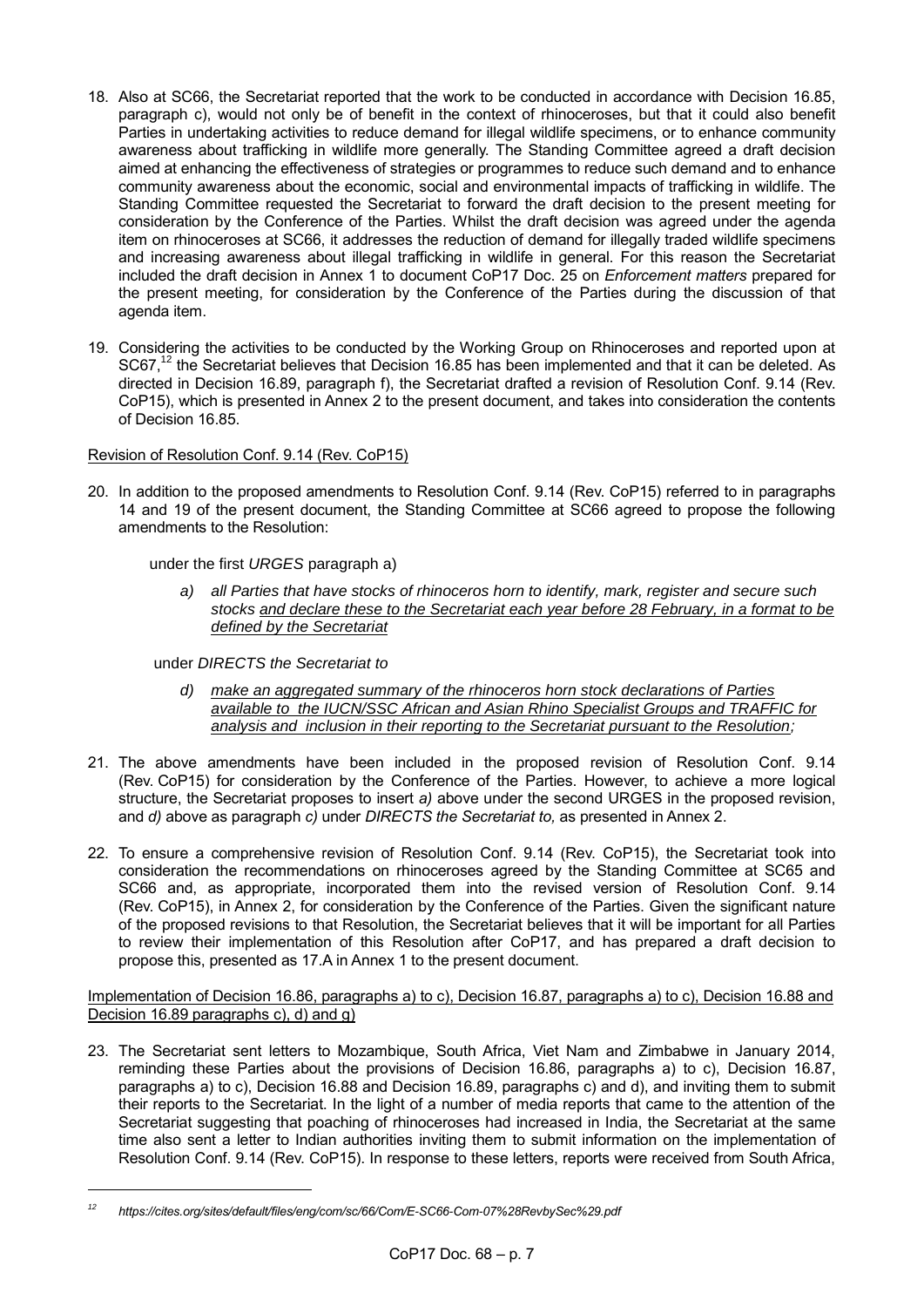Viet Nam and Zimbabwe. No reports were received from Mozambique and India. At the request of the Chair of the Working Group on Rhinoceroses, the Secretariat again wrote to Mozambique on 19 March 2014, inviting the Management Authority to submit its report, in accordance with Decisions 16.87 and 16.88. On 31 March 2014, the Secretariat received the report from Mozambique, which was made available to the Working Group. The reports received from these Parties are discussed in detail in document SC65 Doc.  $43.1^{13}$  prepared by the Working Group on Rhinoceroses, and document SC65 Doc. 43.2<sup>14</sup> prepared by the Secretariat, and were considered by the Standing Committee at SC65. The Secretariat also addressed the matter of laundering of horns from rhinoceros hunting trophies into illegal trade by hunters from the Czech Republic, in the document it prepared for SC65.

- 24. The Standing Committee at SC65 agreed recommendations b), c), e), g) and h) presented in document SC65 Com. 3,<sup>15</sup> directed to the Czech Republic, Mozambique, India, South Africa and Viet Nam, requesting these Parties to report at SC66 on a variety of matters outlined in these recommendations. Reports were received from all the Parties mentioned and, at SC66, the Secretariat reported that it was clear from the reports that much had been done, and that a wide range of activities had been implemented by these Parties to combat rhinoceros poaching and rhinoceros horn trafficking, and that a number of activities were underway or planned. The reports received from these Parties are discussed in detail in document SC66 Doc. 51.1<sup>16</sup> prepared by the Secretariat and document SC66 Doc. 51.2<sup>17</sup> prepared by the Working Group on Rhinoceroses.
- 25. At SC66, the Standing Committee agreed a further set of recommendations<sup>18</sup> addressed to India, Mozambique, South Africa, Viet Nam and Zimbabwe. In these recommendations, Mozambique, South Africa and Viet Nam were requested to report on a variety of matters to the Standing Committee at SC67. The Committee requested the Secretariat and the Working Group on Rhinoceroses to evaluate the reports from these Parties submitted for SC67, and to report their findings and recommendations to the Committee.
- 26. The Secretariat believes that it is appropriate to await the reports from these key Parties, before formulating any country-specific draft decisions for consideration by the Conference of the Parties. Once the reports are received, the Secretariat will consult with the Working Group on Rhinoceroses about the development of draft decisions. If appropriate, it will make any draft decisions available through an addendum to the present document.

#### Implementation of Decision 16.89, paragraphs a) and g)

- 27. The Secretariat convened a meeting of the CITES Rhinoceros Enforcement Task Force in Nairobi, Kenya, from 28 to 29 October 2013, in close cooperation with its partners in the International Consortium on Combating Wildlife Crime (ICCWC).<sup>19</sup> This meeting brought together a variety of experts, and 52 representatives from 21 countries affected by rhinoceros poaching and illegal rhinoceros horn trade (Botswana, Cambodia, China, the Czech Republic, Indonesia, Kenya, Lao People's Democratic Republic, Malawi, Malaysia, Mozambique, Namibia, Nepal, the Philippines, Poland, South Africa, Thailand, Uganda, the United Kingdom of Great Britain and Northern Ireland, the United States of America, Viet Nam and Zambia). As required by Decision 16.89, paragraph a), participants in the meeting developed strategies and proposed actions to improve international cooperation and combat the growing trends in rhinoceros poaching and the associated illegal trade in rhinoceros horn.<sup>2</sup>
- 28. These strategies and proposed actions were made available to Parties as an Annex to Notification to the Parties No. 2014/006, of 23 January 2014.<sup>21</sup> The Secretariat also requested ICCWC partner agencies, EUROPOL and the permanent missions of CITES Parties in Geneva, to disseminate the strategies and proposed actions to all relevant authorities through their respective channels.

-

*<sup>13</sup> https://cites.org/sites/default/files/eng/com/sc/65/E-SC65-43-01\_0.pdf*

*<sup>14</sup> https://cites.org/sites/default/files/eng/com/sc/65/E-SC65-43-02\_0.pdf*

*<sup>15</sup> https://cites.org/sites/default/files/eng/com/sc/65/com/E-SC65-Com-03.pdf*

*<sup>16</sup> https://cites.org/sites/default/files/eng/com/sc/66/E-SC66-51-01.pdf*

*<sup>17</sup> https://cites.org/sites/default/files/eng/com/sc/66/E-SC66-51-02x.pdf*

*<sup>18</sup> https://cites.org/sites/default/files/eng/com/sc/66/Com/E-SC66-Com-07%28RevbySec%29.pdf*

*<sup>19</sup> https://cites.org/eng/prog/iccwc.php*

*<sup>20</sup> https://cites.org/sites/default/files/notif/E-Notif-2014-006A.pdf*

*<sup>21</sup> https://cites.org/sites/default/files/notif/E-Notif-2014-006.pdf*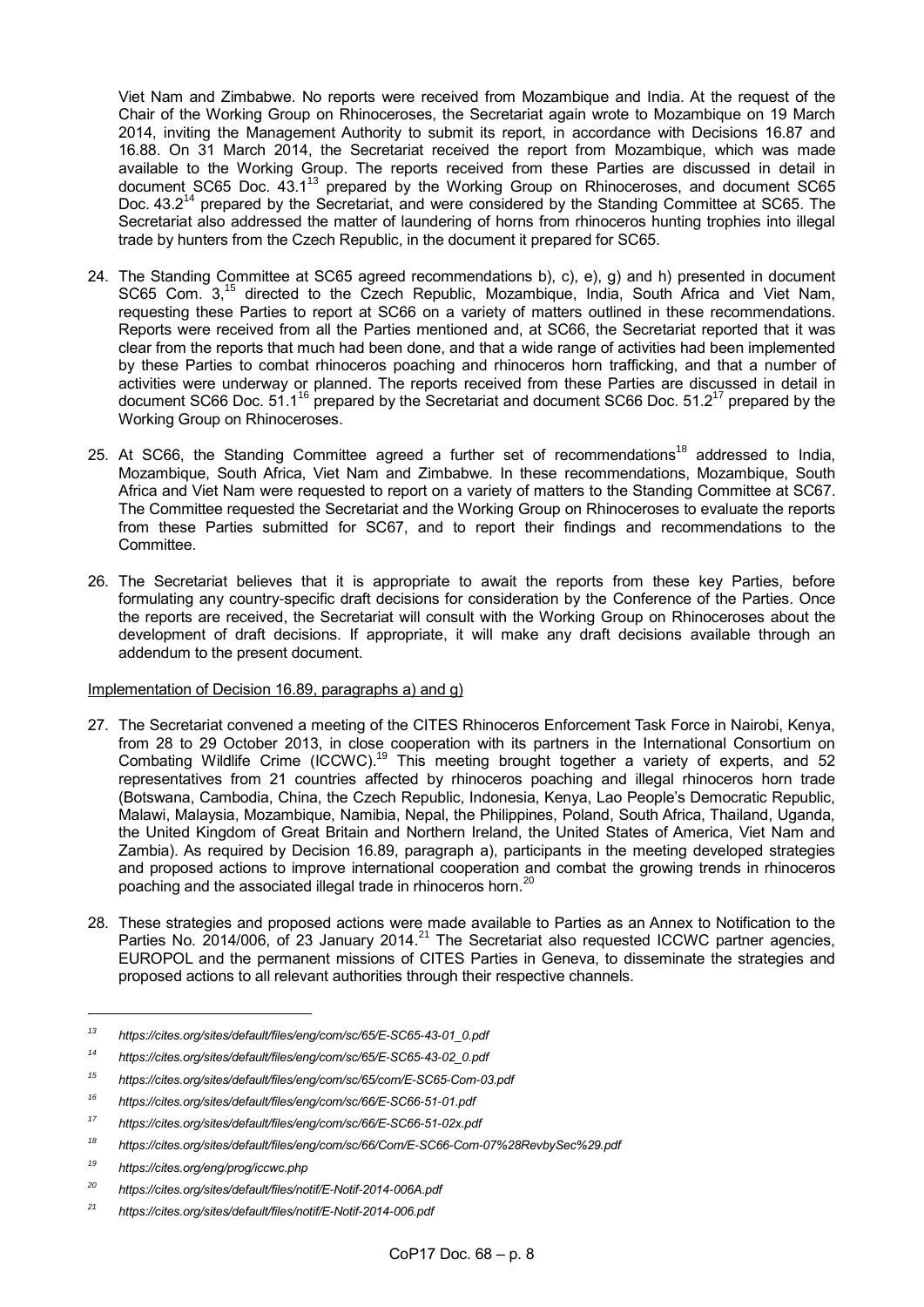- 29. The Secretariat reported on the implementation of these strategies and proposed actions at SC65 and SC66, and noted that positive progress was being made by a number of Parties in implementing them. The Secretariat also noted that there remained significant room for improvement in the overall implementation by all Parties, and that, in light of the continued high levels of rhinoceros poaching and trafficking in rhinoceros horn, it remained crucial for Parties to continue to enhance their implementation of the strategies and proposed actions developed by the CITES Rhino Enforcement Task Force. These strategies and proposed actions remain very relevant and, if implemented by all Parties, could contribute significantly to the fight against such poaching and illegal trade. In this context, the Secretariat has included appropriate text in draft decision 17.A presented in Annex 1 to the present document, for consideration by the Conference of the Parties.
- 30. At the request of South Africa, the Secretariat hosted a ministerial-level dialogue and senior officials meeting in February 2015, in Geneva, Switzerland,<sup>22</sup> which brought together representatives from key States identified in CITES CoP Decisions as being affected by poaching and illegal trade in rhinoceros horn as range, transit or destination countries, namely the Czech Republic, Mozambique, South Africa and Viet Nam. Officials from China joined the Ministerial-level dialogue and Senior Officials meeting as observers. The aim of these events was to further enhance international cooperation between these key States in their fight against rhinoceros poaching and the associated trafficking in rhinoceros horn. A senior officials meeting was convened on 11-12 February 2015, during which national Customs, police and wildlife authorities worked with experts from ICCWC to prepare recommendations on well-targeted interventions and specific areas of cooperation.<sup>23</sup> During the ministerial dialogue that followed on 14 February 2015, ministers and high-level delegates discussed the actions recommended by the senior officials meeting, shared their national experiences with combating rhinoceros-related crimes, and reflected on the remaining challenges and highest priorities for enhanced cooperation. The ministerial dialogue was moderated by the CITES Secretary-General and concluded with the adoption of the Geneva Statement on Combating Rhinoceros-related Crimes.<sup>24</sup>
- 31. To follow up on the short- and medium-term actions that were proposed at the senior officials meeting, a number of activities have been conducted or are ongoing. These include, among others, the establishment, in April 2015, of a Customs Enforcement Network Communication Platform (CENcomm)<sup>25</sup> closed user group for national rhinoceros focal points and relevant national competent authorities of key States. The Czech Republic developed a rhinoceros horn seizure data collection and sharing form. And, at the time of writing, South Africa was in the process of finalizing a brochure on Standard Operating Procedures for the collection of rhinoceros horn DNA samples.
- 32. The sharing of information about rhinoceros horn seizures and the increased use of forensic technology, as outlined in Decision 16.84, paragraphs a), b) and d) [now incorporated into the proposed revision of Resolution Conf. 9.14 (Rev. CoP15), presented in Annex 2 to the present document], is of particular importance. Seizures can often be valuable sources of information that could be used by authorities in countries of origin, transit and destination to initiate investigations. Further to this, the increased use of forensic applications could significantly contribute to efforts to combat rhinoceros poaching and rhinoceros horn trafficking. The Secretariat, in consultation with the Czech Republic and South Africa, has combined the rhinoceros horn seizure data collection and sharing form, and a rhinoceros horn DNA collection and sharing form developed by South Africa, into a single *Form for collection and sharing of data on rhinoceros horn seizures and on samples for forensic analysis.* This form provides a standard format that could be used by authorities, when appropriate, to collect and share relevant information about seizures of rhinoceros specimens with their counterparts at national level, as well as with authorities in countries of origin, transit and destination, as applicable. The use of the form will also support the collection of relevant data to accompany samples collected from seized rhinoceros specimens for forensic analyses. The Secretariat proposes that this form, as presented in Annex 3 to the present document, be included as an annex to the proposed revision of Resolution Conf. 9.14 (Rev. CoP15).
- 33. The Secretariat appreciates the funding provided by the European Union under a CITES project to support the implementation of CoP16 Decisions, as well as by the United Kingdom, which supported the convening

-

*<sup>22</sup> https://cites.org/eng/2015\_rhino\_ministerial*

*<sup>23</sup> https://cites.org/sites/default/files/eng/news/pr/2015/CITES-RhinoDialogue-Recommedations.pdf*

*<sup>24</sup> https://cites.org/sites/default/files/eng/news/pr/2015/CITES-RhinoDialogue-Statement.pdf*

*<sup>25</sup> http://www.wcoomd.org/en/topics/enforcement-and-compliance/instruments-and-tools/cen-suite/cencomm.aspx*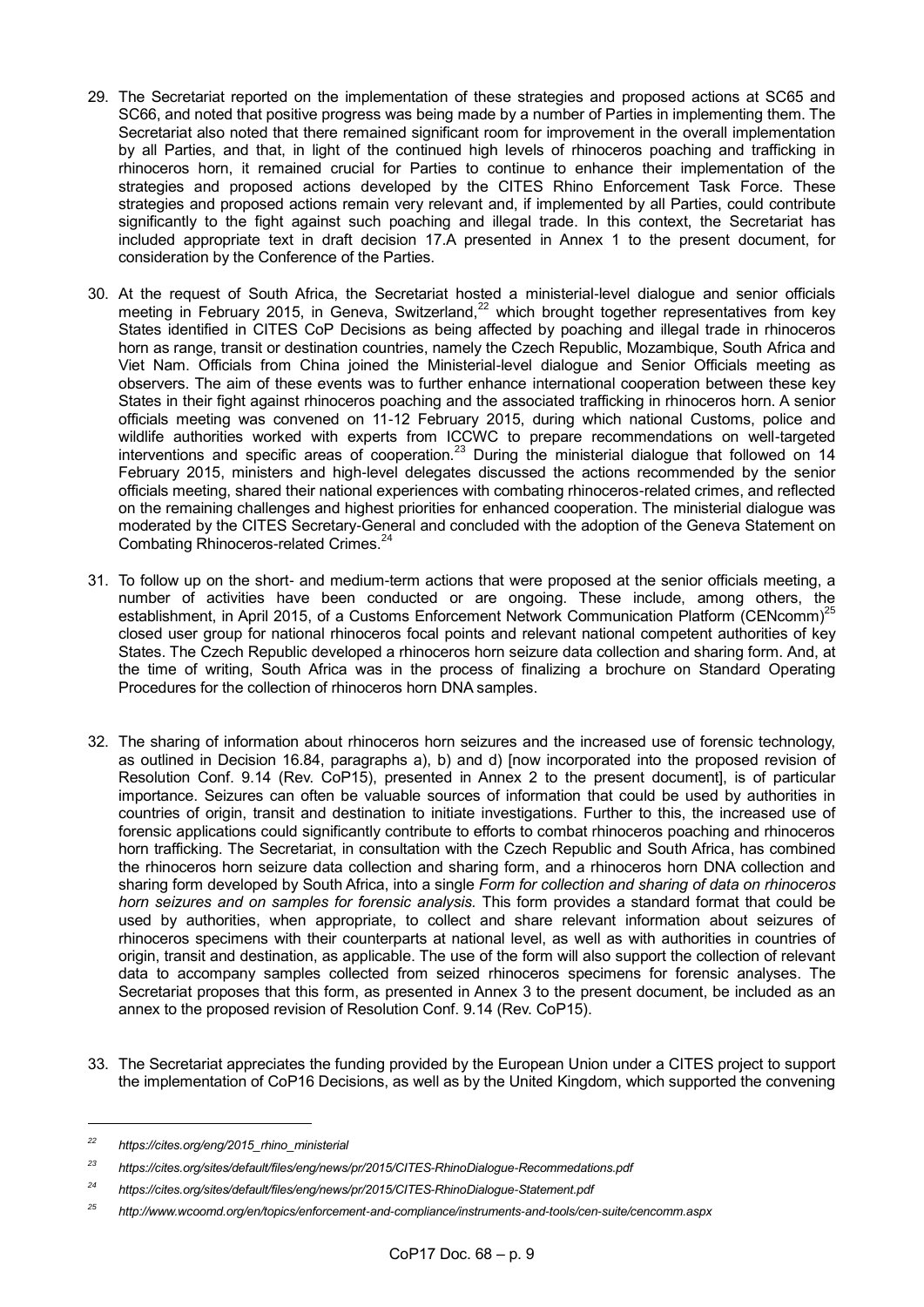of the ministerial-level dialogue and senior officials meeting. The Secretariat would also like to thank Sweden for the funds it generously provided to enable the Secretariat to convene the CITES Rhinoceros Enforcement Task Force.

#### Implementation of Decision 16.89, paragraphs b) and g)

- 34. In consultation with rhinoceros range States, ICCWC identified as a priority the need for training on rhinoceros horn DNA-sampling for law enforcement officers. In support of the implementation of Decision 16.84, paragraph d), and Decision16.89, paragraph b), the South African Department of Environmental Affairs (DEA) and the University of Pretoria's Veterinary Genetics Laboratory (VGL), in collaboration with ICCWC, hosted a rhinoceros DNA-sampling workshop<sup>26</sup> on 5 and 6 November 2013 at the Southern African Wildlife College (Hoedspruit, South Africa). The workshop included field training in the Kruger National Park. Law enforcement officers from the 11 African rhinoceros range States, as well as from China, Thailand and Viet Nam and the South African National Parks, participated in the workshop. It was designed as a train-the-trainer event, with a special focus on the increased use of rhinoceros horn DNAsampling to combat illegal trade. The Secretariat would like to thank the Government of the Netherlands for the generous funding it made available to ICCWC, which made it possible to host this workshop.
- 35. The Secretariat, in its documents on rhinoceroses prepared for CoP16 and SC65, reported on a project that was approved by the Governing Council of the Global Environment Facility (GEF), to strengthen forensic capabilities in South Africa to combat wildlife crime.<sup>27</sup> In December 2013, the project document on "Strengthening Law Enforcement Capabilities to Combat Wildlife Crime for Conservation and Sustainable Use of Species in South Africa (target: Rhinoceros)" was endorsed by the GEF Chief Executive Officer and Chairperson. This GEF project responds to the immediate threat posed to the survival of rhinoceroses in South Africa through poaching and smuggling, and represents a creative and innovative response to this crisis. A wide variety of activities are being conducted as part of this GEF project and, in a statement released in January 2016<sup>28</sup>, the South African Minister of Environmental Affairs stated that, on the specific issue of crime scene management, funding received from the GEF Rhinoceros Programme enabled South Africa to purchase forensic mobile crime-scene units, which will be particularly useful in crime-scene management in outlying areas.
- 36. The Secretariat believes that the brochure on Standard Operating Procedures for the collection of rhinoceros horn DNA samples, referred to in paragraph 31 above, will greatly assist Parties with the collection and submission rhinoceros horn samples for forensic analyses, and that it would promote the use of wildlife forensic technology to combat rhinoceros poaching and illegal rhinoceros horn trade. The Secretariat will provide a further update on this work at CoP17. The global review of laboratory capacity commissioned by the Secretariat in cooperation with the UNODC, $^{29}$  as discussed in more detail in document CoP17 Doc. 25 on *Enforcement matters*, also contributed to what was foreseen by Decision 16.89, paragraph b). The Secretariat considers that Decision 16.89, paragraph b) has been implemented.

#### Implementation of Decision 16.89, paragraphs e) and g)

- 37. At SC65, the Secretariat reported that, in accordance with Decision 16.89, paragraph e), it conducted a mission to the Lao People's Democratic Republic from 18 to 22 November 2013. From the findings of the mission, it was evident that national authorities faced a number of challenges in implementing CITES. Implementation challenges relate not only to enforcement matters, but also to compliance issues, such as issuance of permits, the monitoring of significant levels of trade, regulation of the activities of captivebreeding facilities and the making of non-detriment findings. Following this mission, the Secretariat initiated a process pursuant to Article XIII of the Convention. It reported on this orally at SC65, and at SC66 in document SC66 Doc. 28<sup>30</sup> on *Application of Article XIII*.
- 38. At SC66, the Standing Committee recommended that the Secretariat conduct a technical mission to the Lao People's Democratic Republic to follow-up the procedure under Article XIII. On 5 February 2016, the Secretariat met with representatives from the Permanent Mission of the Lao People's Democratic Republic

*<sup>26</sup> https://cites.org/eng/news/pr/2013/20131106\_forensics.php*

*<sup>27</sup> https://cites.org/eng/news/pr/2012/20120613\_rhino\_project.php*

*<sup>28</sup> https://www.environment.gov.za/mediarelease/molewa\_highlightsprogress\_againstrhinopoaching*

*<sup>29</sup> https://cites.org/sites/default/files/notif/E-Notif-2015-061.pdf*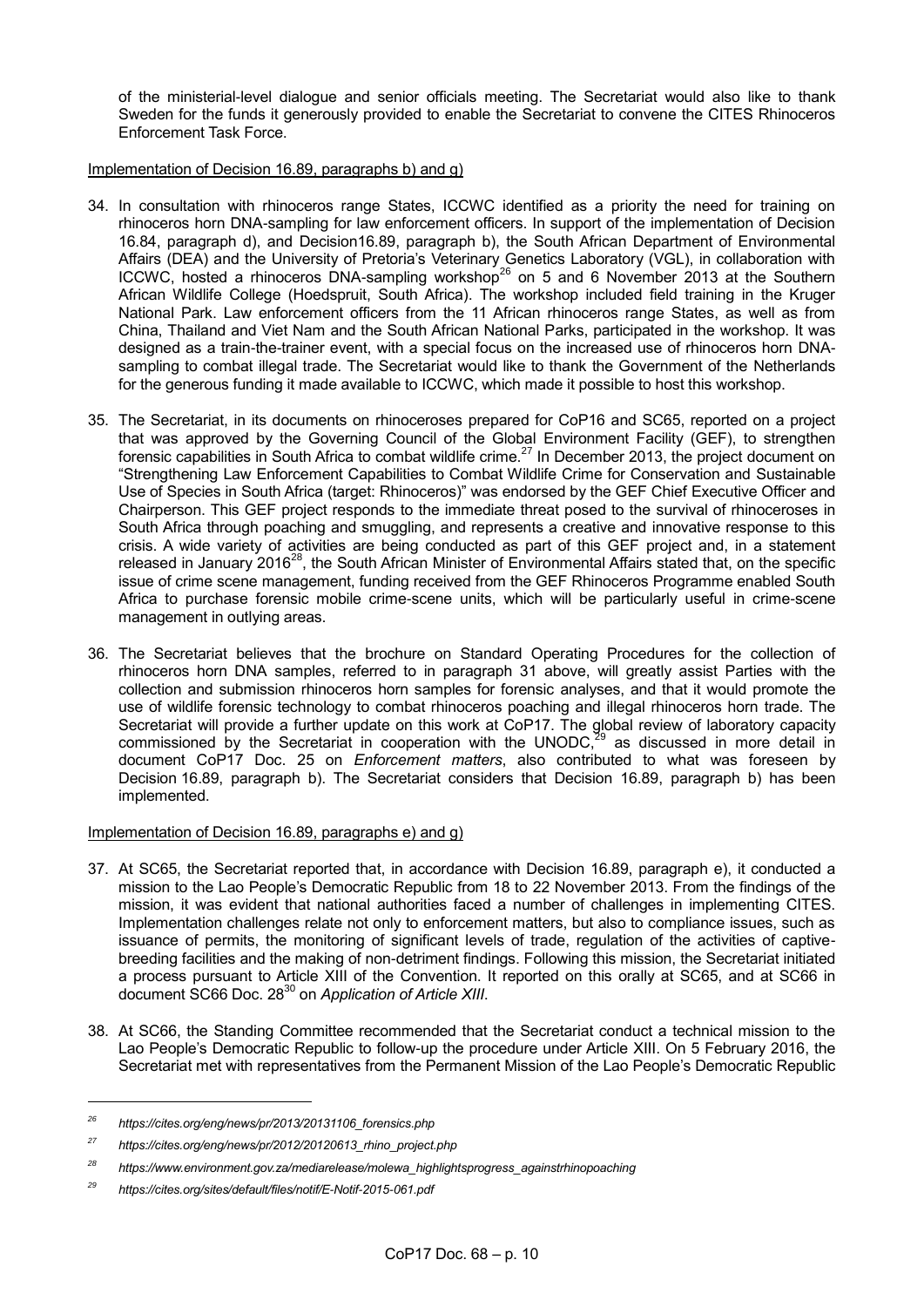in Geneva, and presented an official letter copied to the CITES Management Authority, informing them of the Standing Committee's recommendation and the availability of the Secretariat to undertake a technical mission in good time before the next meeting of the Standing Committee. At the time of writing the present document (April 2016), the Secretariat had not received a response.

Resolution Conf. 9.14 (Rev. CoP15): African and Asian Rhino Specialist Groups of the International Union for Conservation of Nature's Species Survival Commission (IUCN/SSC) African and Asian Rhino Specialist Groups and TRAFFIC report

39. The Secretariat has been in contact with the IUCN/SSC African and Asian Rhino Specialist Groups regarding the report referred to in paragraph 3 of the present document, which was due on 24 March 2016. IUCN indicated that the report was in preparation. However, at the time of writing (late April 2016) no report had been received. Consequently, the Secretariat has not been able to distribute a report to range and implicated States for comment, nor to formulate its recommendations and draft decisions for the present meeting, as required by Resolution 9.14 (Rev. CoP15). As soon as the Secretariat receives a report, it will be made available to Parties as Annex 5 to the present document. The Secretariat proposes some amendments to the Resolution in Annex 2 to the present document, in order to minimize the risk of such a situation in future. The proposed amendments will have budgetary and workload implications for the Secretariat, as outlined in Annex 4 to the present document.

#### Final remarks

- 40. Rhinoceros poaching and trafficking in rhinoceros horn are increasingly being treated as serious crimes, and a wide range of commendable activities to combat them have been implemented, are ongoing and are being planned. Despite this, such poaching and trafficking continue to be a matter of great concern.
- 41. The high value of rhinoceros horn makes it a lucrative and attractive commodity for transnational organized crime groups. At CoP16, the Secretariat reported that the structure of organized crime groups involved in rhinoceros-related crimes has different levels, from poachers to the individuals that deliver the illegal specimens to end consumers, and that the complexity of investigations required to investigate each of these levels differs significantly.<sup>31</sup> Enforcement activities mostly continue to address criminal syndicate members at the level of the poacher, and national facilitators and buyers in range countries. However, these individuals are often easily replaced and the threat will continue to exist as long as enforcement activities do not address those individuals managing and organizing these illegal activities.
- 42. It is important for authorities to increasingly deploy the same tools and techniques used against other domestic and transnational organized crimes, as provided for in the United Nations Convention against Transnational Organized Crime<sup>32</sup> and the United Nations Convention Against Corruption,<sup>33</sup> against the criminal groups involved in the illegal killing of rhinoceroses and the trafficking of rhinoceros horns, and in particular against those individuals managing and organizing these illegal activities. ICCWC is seeking to provide support to Parties to take these measures.

#### Recommendation

-

- 43. The Conference of the Parties is invited to:
	- a) note this document;
	- b) adopt the draft decisions in Annex 1 to the present document;
	- c) adopt the proposed amendments to Resolution Conf. 9.14 (Rev. CoP15) in Annex 2 to the present document;
	- d) adopt the proposed *Form for collection and sharing of data on rhinoceros horn seizures and on samples for forensic analysis* , as presented in Annex 3 to the present document, as a new Annex to Resolution Conf. 9.14 (Rev. CoP15);

*<sup>31</sup> https://cites.org/sites/default/files/eng/cop/16/doc/E-CoP16-54-02.pdf*

*<sup>32</sup> https://www.unodc.org/unodc/treaties/CTOC/*

*<sup>33</sup> https://www.unodc.org/documents/treaties/UNCAC/Publications/Convention/08-50026\_E.pdf*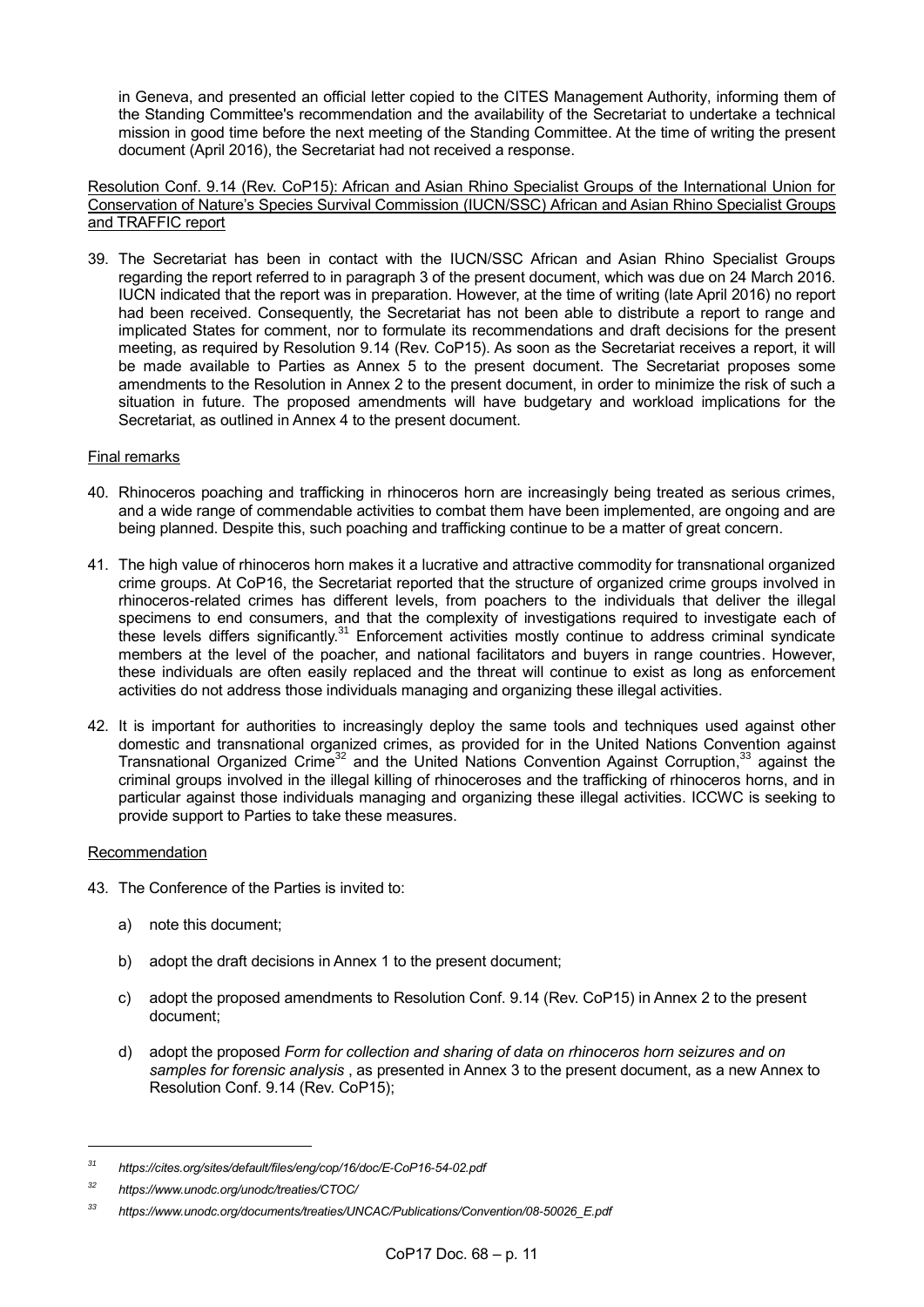- e) agree to delete Decisions 16.84 and 16.85, as they have been incorporated into the proposed amendments to Resolution Conf. 9.14 (Rev. CoP15) in Annex 2 to the present document; and
- f) agree to delete Decisions 16.86, 16.87, 16.88, 16.89, 16.90, 16.91 and 16.92, as they have been implemented.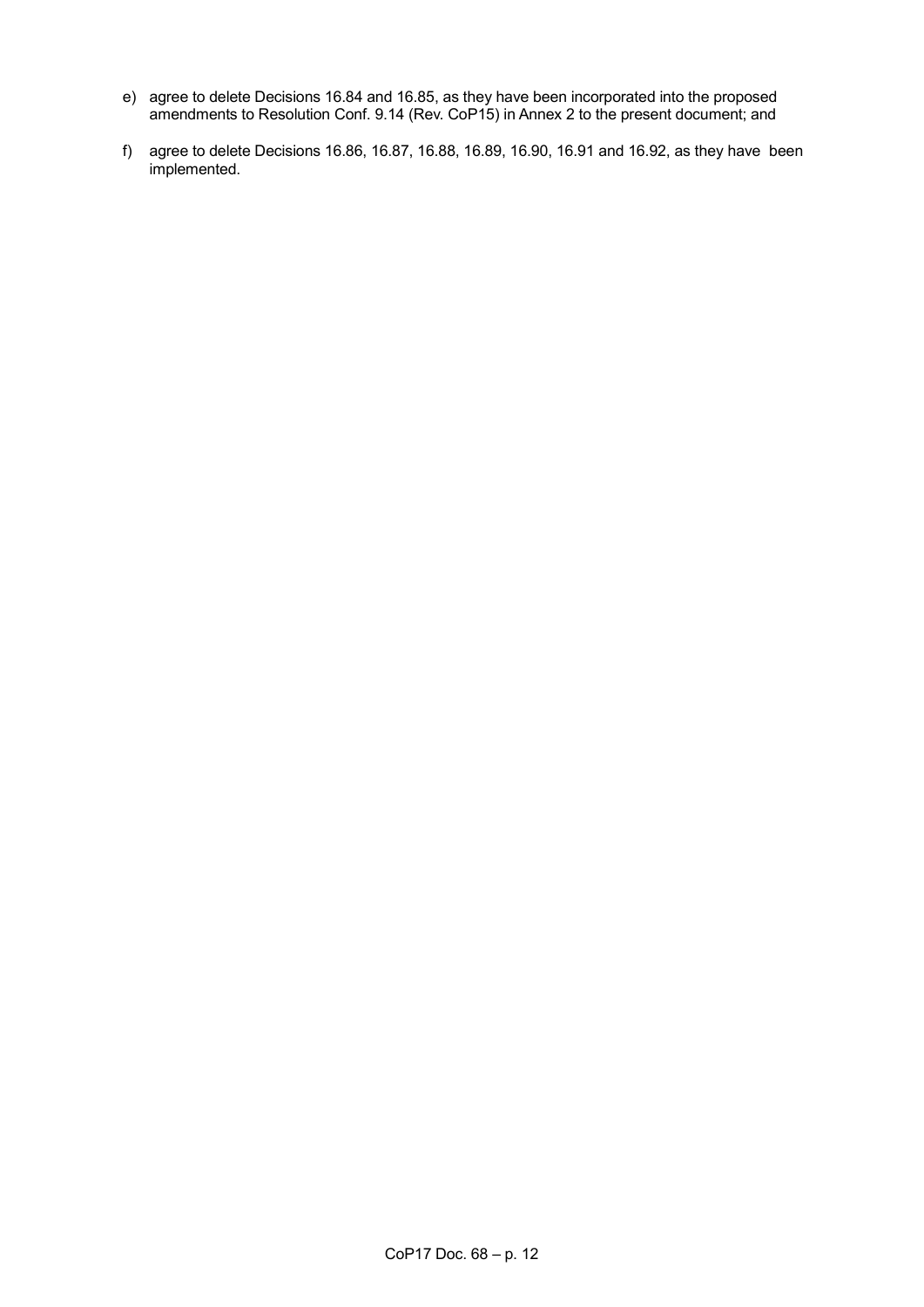#### **DRAFT DECISIONS**

#### RHINOCEROSES (RHINOCEROTIDAE SPP.)

#### **Directed to all Parties**

17.A All Parties should review their implementation of Resolution Conf. 9.14 (Rev. CoP17), and the strategies and proposed actions developed by the CITES Rhinoceros Enforcement Task Force contained in the Annex to Notification to the Parties No. 2014/006 of 23 January 2014, to achieve good implementation of the Resolution and the strategies and proposed actions, to increase the effectiveness of the law-enforcement response to rhinoceros poaching and rhinoceros horn trafficking.

#### **Directed to all rhinoceros range States**

17.B All rhinoceros range States should continuously review poaching and trafficking trends, to ensure that the measures they implement to prevent and combat rhinoceros poaching and rhinoceros horn trafficking remain effective and are quickly adapted to respond to any newly identified trends.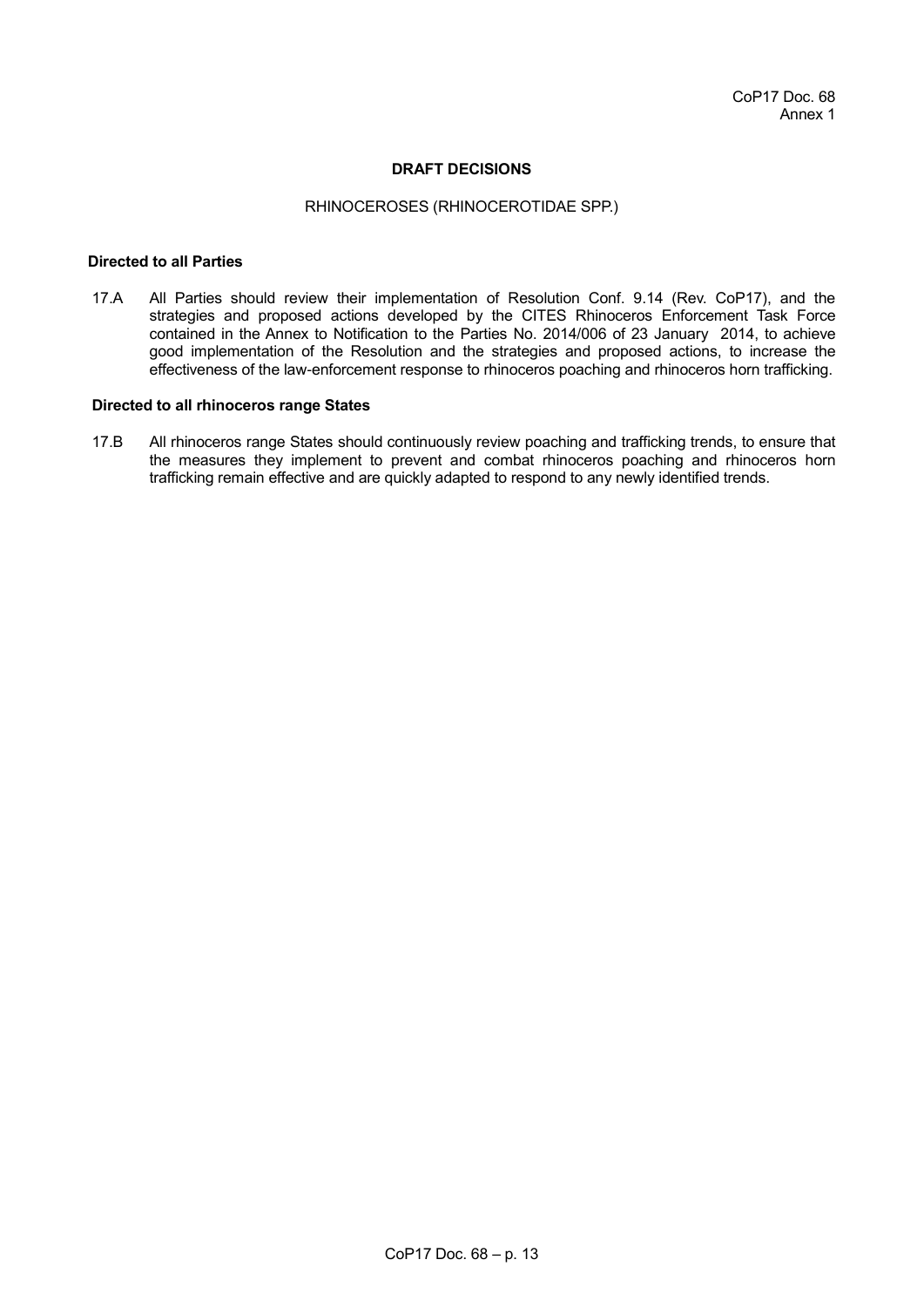#### PROPOSED AMENDMENTS TO RESOLUTION CONF. 9.14 (REV. COP15)\*

*NB: Text proposed to be deleted is crossed out. Proposed new text is underlined.*

#### **Conservation of and trade in African and Asian rhinoceroses**

CONCERNED that some rhinoceros populations have continued to decline drastically and that four of the five species are threatened with extinction;

RECALLING that the Conference of the Parties included all species of rhinoceroses in Appendix I of the Convention in 1977, and that the South African and Swaziland populations of *Ceratotherium simum simum*  were transferred to Appendix II with an annotation in 1994 and 2004 respectively;

RECALLING further Resolution Conf. 3.11 and Resolution Conf. 6.10, adopted by the Conference of the Parties at its third and sixth meetings respectively (New Delhi, 1981; Ottawa, 1997), and Decision 10.45, adopted at its 10th meeting (Harare, 1997), all relating to the conservation of and trade in rhinoceroses;

COMMENDING the successful management and protection of rhinoceroses in some African and Asian range States, often under difficult circumstances;

COMMENDING further the measures taken by Parties countries to control and reduce use of rhinoceros horn, especially Parties countries where use is part of a cultural tradition extending back many centuries;

CONCLUDING that the above measures have not yet arrested the decline of most all rhinoceros populations;

RECOGNIZING that the illegal trade in rhinoceros horn is known to be a global law enforcement problem, extending beyond range States and traditional consuming countries, but that emphasis solely on law enforcement has failed to remove the threat to rhinoceroses;

NOTING the importance of well targeted strategies or programmes to reduce demand for illegally obtained rhinoceros specimens, and the importance of implementing strategies or programmes to enhance community awareness of the economic, social and environmental impacts of illegal killing of rhinoceroses;

RECOGNIZING the need to deploy the same tools and techniques as those used against other domestic and transnational organized crimes, provided for in the United Nations Convention against Transnational Organized Crime and the United Nations Convention Against Corruption, against the criminal groups involved in the illegal killing of rhinoceroses and the trafficking of rhinoceros horns, and in particular against those individuals managing and organizing these illegal activities;

NOTING the importance of using forensic science to the fullest extent possible in order to combat wildlife crime, and in particular rhinoceros poaching and illicit rhinoceros horn trafficking;

WELCOMING the strategies and proposed actions developed by the CITES Rhinoceros Enforcement Task Force at its meeting in Nairobi, in 2013;

WELCOMING the establishment of and support provided by the International Consortium on Combating Wildlife Crime (ICCWC);

AWARE of the important role of ICCWC in bringing coordinated support to the national wildlife law enforcement agencies and to the subregional and regional networks that, on a daily basis, act in defence of natural resources;

ENCOURAGING ICCWC to further increase its support to Parties;

CONSCIOUS that stocks of rhinoceros horn continue to accumulate in some countries and that the call for their destruction, as recommended in Resolution Conf. 6.10, has not been implemented, and is no longer considered appropriate by a number of Parties;

RECOGNIZING that some international measures may have unintended consequences, for example, on trade;

RECOGNIZING that there is a diversity of opinion as to the most effective approaches to the conservation of rhinoceroses;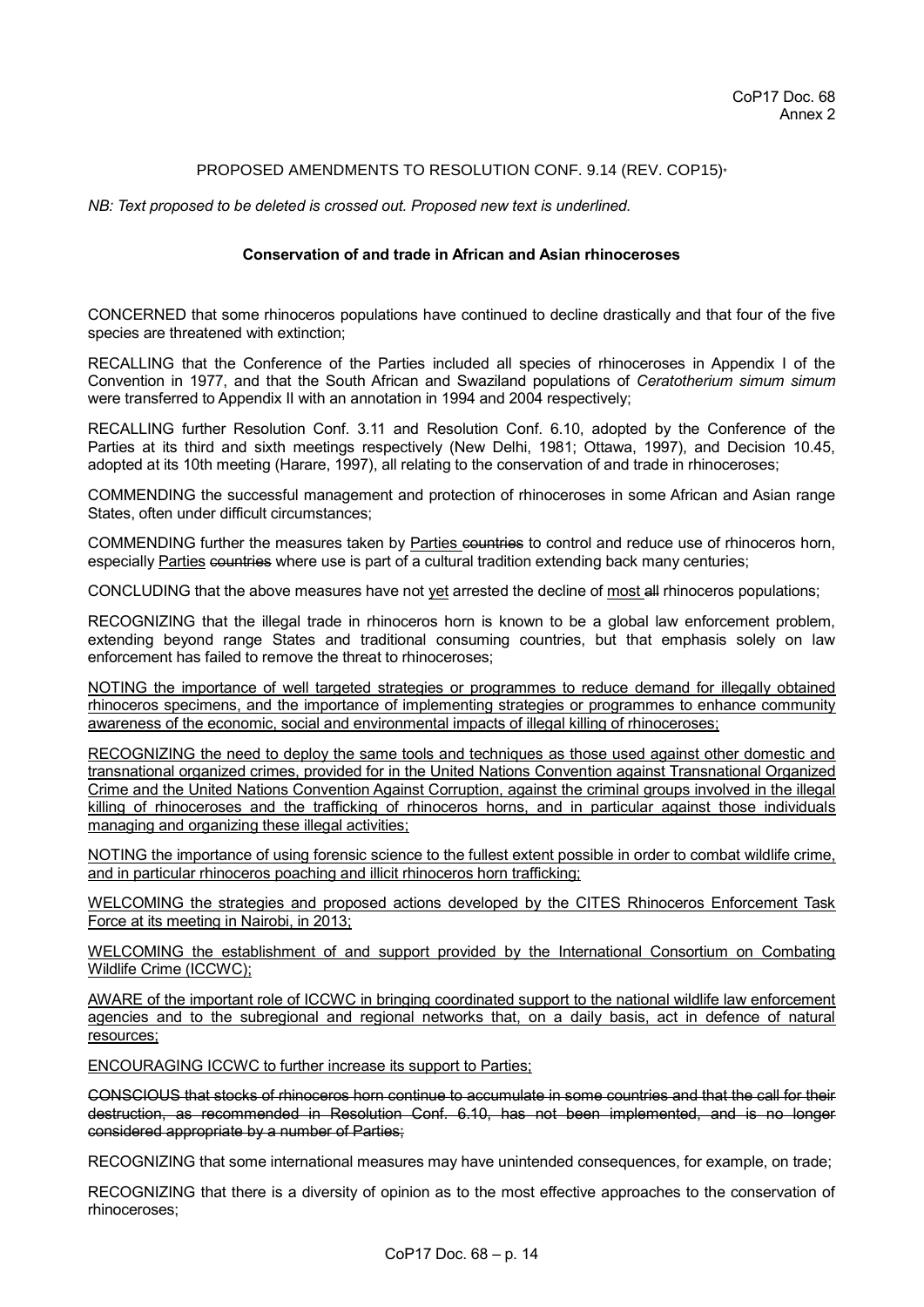CONCERNED that threats to rhinoceros populations and demand for rhinoceros horn parts and derivatives still exist, and that the cost of ensuring adequate security for rhinoceroses and rhinoceros horn stocks them is increasing and cannot easily be met by many range States;

THE CONFERENCE OF THE PARTIES TO THE CONVENTION

URGES all Parties to:

- a) all Parties that have stocks of rhinoceros horn to identify, mark, register and secure such stocks;
- ab) all Parties to adopt and implement comprehensive legislation and enforcement controls, including internal trade restrictions and penalties,:
	- i) aimed at reducing illegal trade in rhinoceros parts and derivatives; including any specimen that appears from an accompanying document, the packaging, a mark or label, or from any other circumstances, to be a rhinoceros part or derivative;
	- ii) incorporating specific provisions that apply to CITES-related offences, including the possession of rhinoceros specimens acquired in violation of the Convention, and to engage with the Secretariat as may be needed, for legal assistance in the development of legislative measures aimed at tackling illegal trade in rhinoceros specimens and to ensure effective domestic enforcement and prosecution of offenders;
	- iii) that make provision for strong penalties, including custodial sentences, to deter illegal killing of rhinoceroses and illegal possession of and trade in rhinoceros horn;
- b) adopt legislation or draw upon existing legislation to facilitate the use of specialized investigation techniques such as controlled deliveries and covert investigations, where appropriate, in support of conventional investigation techniques, in particular for offences related to the illegal killing of rhinoceroses and the trafficking of rhinoceros horns;
- c) maximize the impact of enforcement actions to combat illegal killing of rhinoceroses and the trafficking of rhinoceros horns, by using other tools and regulations, such as anti-money-laundering and asset forfeiture legislation, in support of wildlife legislation;
- d) prosecute members of organized crime groups implicated in rhinoceros-related crimes under a combination of relevant laws which carry appropriate penalties that will act as effective deterrents, whenever possible;
- e) immediately bring the seizure of illegal rhinoceros specimens made within their territories:
	- i) to the attention of authorities in countries of origin, transit and destination, as applicable, providing information associated with the seizure, for example on *modus operandi*, accompanying documentation, any identification marks on the seized specimens, the details of the offenders involved, and any other information that could assist the initiation of investigations as appropriate, in countries of origin, transit and destination; or
	- ii) to the attention of the CITES Secretariat in cases where sufficient information is not available to identify the countries of origin, transit and destination of the seized rhinoceros specimens, including information describing the circumstances of the seizure;
- f) collect samples from rhinoceros horn seized within their territories for forensic analysis, to link such horns to crime scenes and implicated suspects, and to promote successful prosecution;
- g) use the *Form for collection and sharing of data on rhinoceros horn seizures and on samples for forensic analysis* provided in the Annex to this Resolution, as a standard format to collect and share information about seizures of rhinoceros specimens, and for the collection of relevant data to accompany samples collected from seized rhinoceros specimens for forensic analyses, in support of the implementation of paragraphs e) i) and ii) and f) above;
- h) prior to issuing permits or certificates, including pre-Convention certificates, authorizing the movement of specimens of rhinoceroses, consult with the country of destination, so that the trade may be confirmed and monitored;
- i) consider introducing stricter domestic measures to regulate the re-export of rhinoceros horn specimens from any source;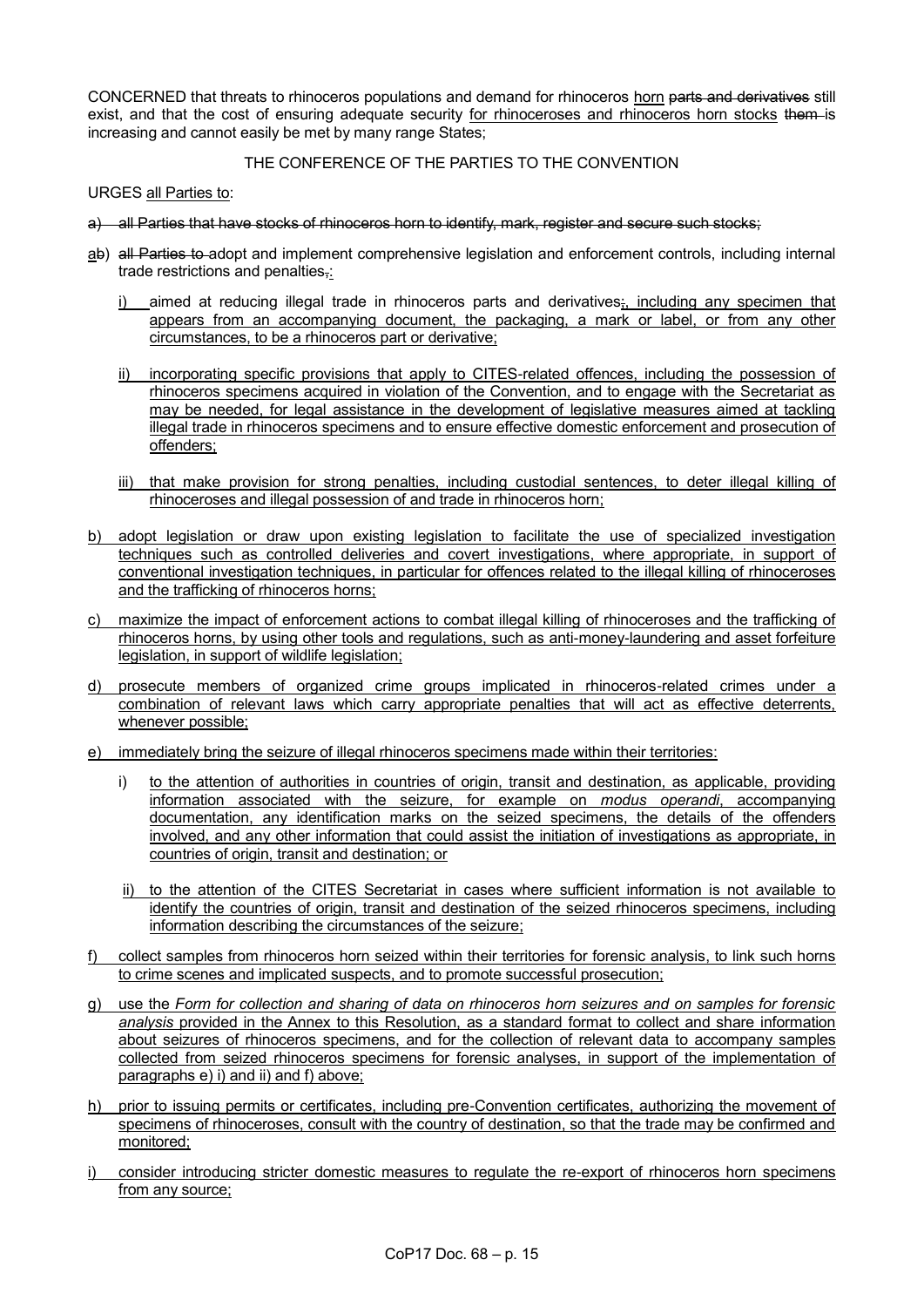j) ensure that national level measures are in place for the management of imported rhinoceros horn trophies, including addressing the issue of alteration and transfer of such trophies, to ensure that rhinoceros horns acquired as legal hunting trophies remain in lawful possession;

URGES

- a) all Parties that have stocks of rhinoceros horn to identify, mark, register and secure such stocks, and declare these to the Secretariat each year before 28 February, in a format to be defined by the Secretariat;
- be) the Secretariat and other appropriate bodies, where possible, to assist those Parties with inadequate legislation, enforcement, or control of stocks, by providing them technical advice and relevant information;
- cd) range States to be vigilant in their law-enforcement efforts, including the prevention of illegal hunting, the early detection of potential offenders and the application of appropriate penalties to act as effective deterrents;
- de) that law enforcement cooperation between and among range and implicated States be increased through the existing international, regional and national law-enforcement mechanisms and, where necessary, for example, through the establishment of treaties on extradition and Mutual Legal Assistance in criminal matters, creation of such mechanisms in order to curtail rhinoceros poaching and illegal trade in rhinoceros horn; where an implicated State in this Resolution is a State or citizen(s) of a State significantly implicated or involved in legal and/or illegal trade in parts and derivatives; and
- ef) the Parties that are affected States, as by illegal killing of rhinoceroses and the trafficking of rhinoceros horns, either as range or destination States, to:,
	- i) as a matter of priority–to work with all user groups and industries to develop and implement well targeted strategies for reducing the use and consumption of rhinoceros parts and derivatives, and to with the aim of achieving measurable change in consumer behaviour;
	- ii) develop and implement strategies or programmes to enhance community awareness of the economic, social and environmental impacts of illicit trafficking in wildlife crime, and to encourage the general public to report activities related to the illegal killing of rhinoceroses and the trafficking of rhinoceros horns to appropriate authorities for further investigation; and
	- iii) provide information on the effectiveness of strategies or programmes referred to in subparagraphs e) i) and ii) above, to the IUCN/SSC African and Asian Rhino Specialist Groups and TRAFFIC, to assist in identifying best practices and challenges experienced, and report on progress for inclusion into the joint IUCN/TRAFFIC reports;

DIRECTS the Standing Committee to continue to pursue actions aimed at ending rhinoceros poaching and illegal trade in rhinoceros parts and derivatives, ensuring that:

- a) all such actions are accompanied by evaluations of their effectiveness and appropriate recommendations; and
- b) the policies that guide interventions are responsive and adaptive to the outcome of the evaluations;

RECOMMENDS that those range States without a budgeted conservation and management plan for rhinoceroses should develop and implement one as expeditiously as possible, utilizing all available relevant expertise and resources;

RECOMMENDS further that those range States with an existing, budgeted plan for rhinoceroses should endeavour to implement the plan as expeditiously as possible, and should undertake a review of the effectiveness of enforcement and trade control measures therein;

RECOMMENDS that DIRECTS the Secretariat, prior to each meeting of the Conference of the Parties, and pending external funding, to:

a) commission the IUCN/SSC African and Asian Rhino Specialist Groups and TRAFFIC to submit at least six months before each meeting of the Conference of the Parties a written report to the Secretariat on:

- ai) the national and continental conservation status of African and Asian rhinoceros species;
- bii) trade in specimens of rhinoceroses;
- ciii) stocks of specimens of rhinoceros and stock management;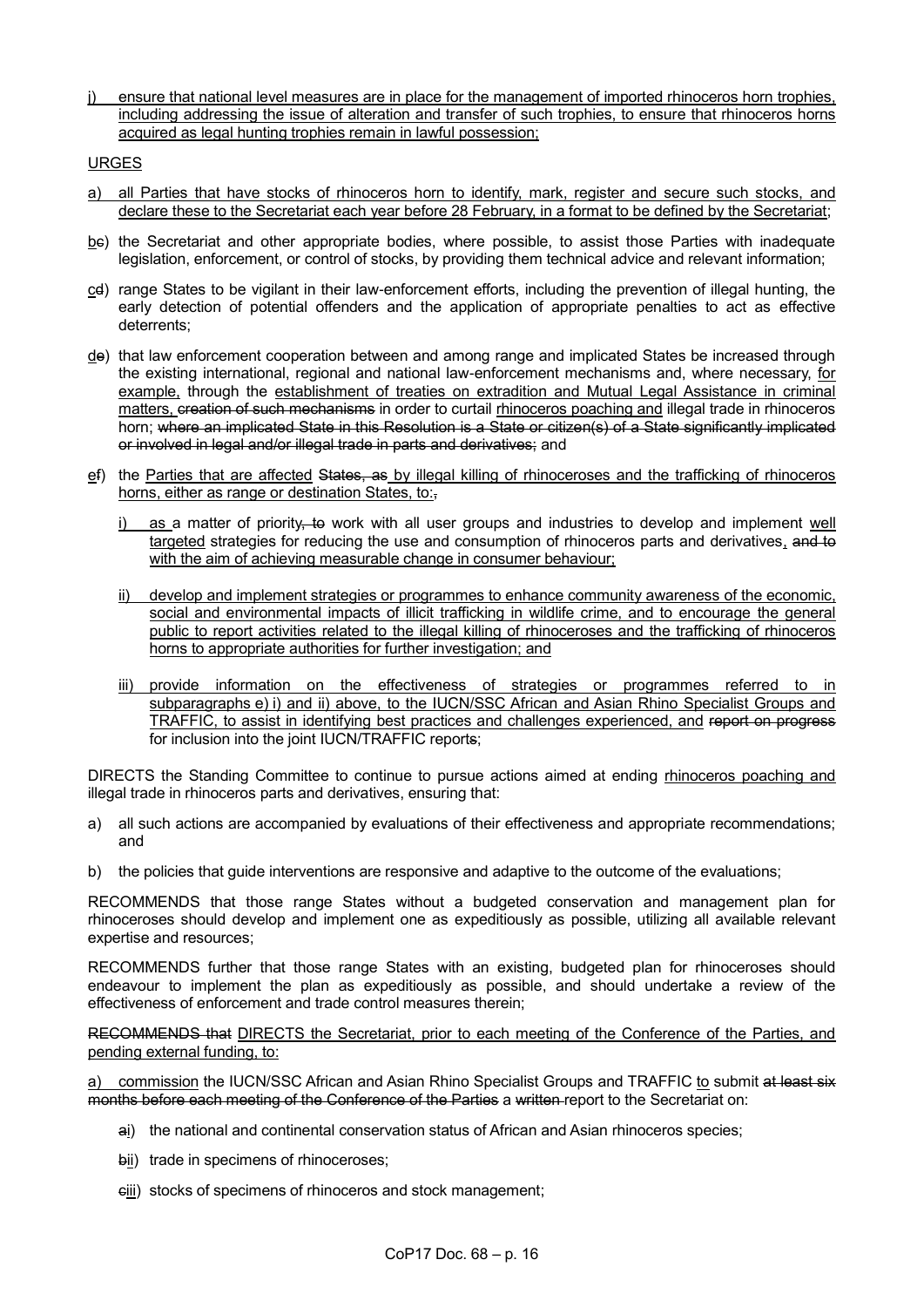- div) incidents of illegal killing of rhinoceroses;
- ev) enforcement issues;
- fvi) conservation actions and management strategies, with an evaluation of their effectiveness; and
- gvii) measures implemented by implicated States to end the illegal use and consumption of rhinoceros parts and derivatives;

DIRECTS the Secretariat to:

- ba) distribute the report of the IUCN/SSC African and Asian Rhino Specialist Groups and TRAFFIC to range and implicated States for any comments; request the IUCN/SSC African and Asian Rhino Specialist Groups and TRAFFIC to engage with range and implicated States as appropriate, as well as with the UNEP World Conservation Monitoring Centre, when producing the report, and to reflect the outcomes of these consultations in their reporting pursuant to this Resolution;
- c) make an aggregated summary of the rhinoceros horn stock declarations of Parties available to the IUCN/SSC African and Asian Rhino Specialist Groups and TRAFFIC for analysis and inclusion in their reporting to the Secretariat pursuant to the Resolution;
- d) make the report of the IUCN/SSC African and Asian Rhino Specialist Groups and TRAFFIC available at each meeting of the Conference of the Parties; and
- eb) on the basis of the report-and the comments received from the range and implicated States, formulate recommendations and draft decisions for consideration by the Conference of the Parties as appropriate; and
- c) encourage the Parties to financially support the IUCN African and Asian Rhino Specialist Groups and TRAFFIC in the compilation of information from the range States and the reporting thereof to the Secretariat;

ENCOURAGES the Parties to support the Secretariat financially, to enable it to commission a report from the IUCN African and Asian Rhino Specialist Groups and TRAFFIC for each meeting of the Conference of the Parties;

URGES range States of African and Asian rhinoceroses, implicated States, other Parties and other stakeholders to provide financial support to and cooperate with the IUCN/SSC African and Asian Rhino Specialist Groups and TRAFFIC in collecting information and producing the report called for in this Resolution for their reporting to the Secretariat on trade in and conservation of rhinoceroses;

CALLS upon all governments and intergovernmental organizations, international aid agencies and nongovernmental organizations to provide funds to implement rhinoceros conservation activities and the present Resolution, especially efforts to prevent the illegal killing of rhinoceroses and end the illegal trade in rhinoceros horn, and to enable IUCN and TRAFFIC to undertake effectively their reporting to the Secretariat before each meeting of the Conference of the Parties;

CALLS for constructive engagement amongst all Parties to the Convention and synergy between the Convention and the IUCN/SSC Rhino Specialist Groups to achieve the aims of this Resolution; and

REPEALS the Resolutions listed hereunder:

a) Resolution Conf. 3.11 (New Delhi, 1981) – *Trade in Rhinoceros Horn*; and

b) Resolution Conf. 6.10 (Ottawa, 1987) – *Trade in Rhinoceros Products*.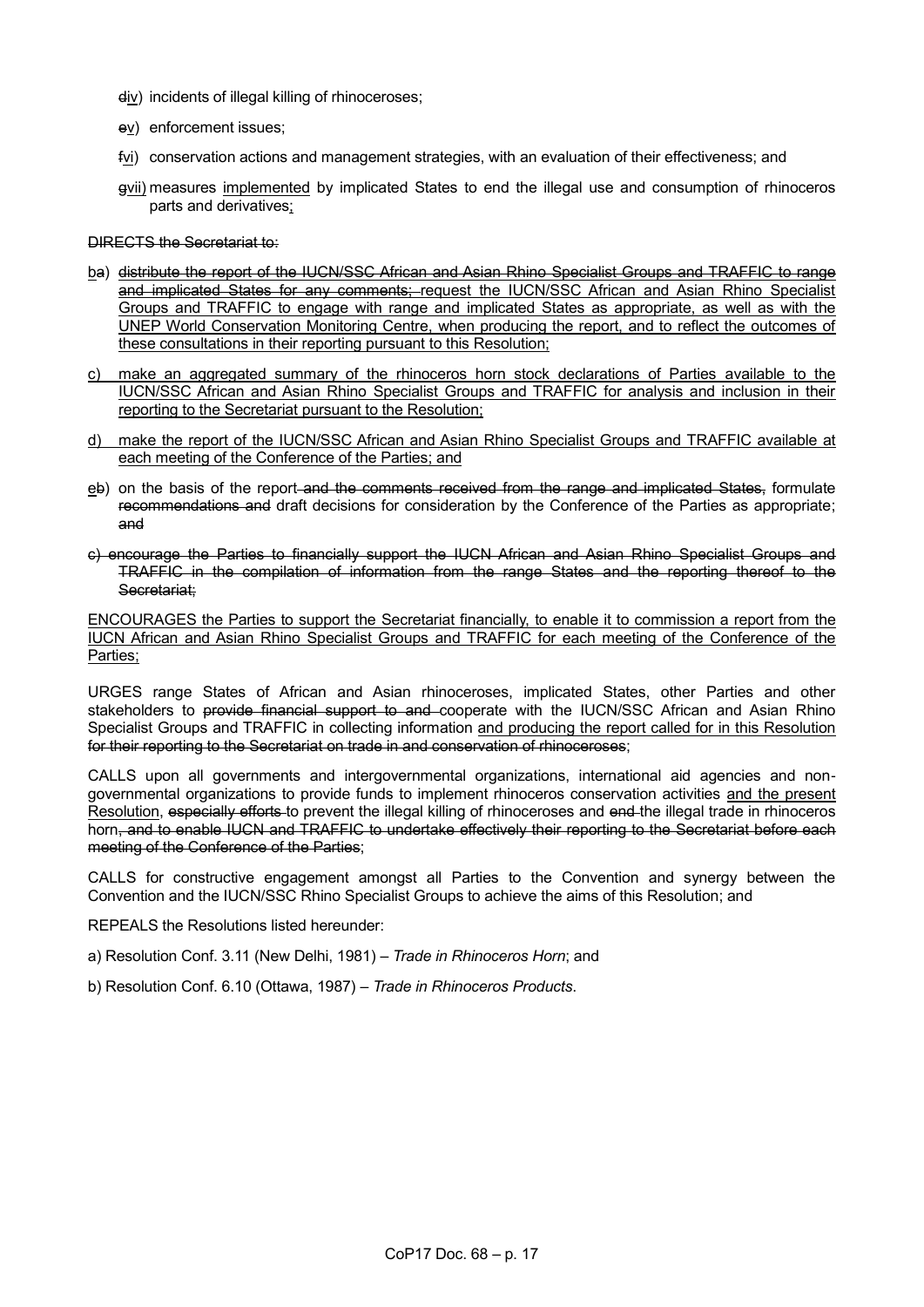#### PROPOSED NEW ANNEX TO RESOLUTION CONF. 9.14 (REV. COP15)\*

*NB: This Annex presents the proposed new Annex to Resolution Conf. 9.14 (Rev. CoP 15). All text is new and therefore not underlined.*

Annex

#### **Form for collection and sharing of data on rhinoceros horn seizures and on samples for forensic analysis**

This form consists of six pages and is divided into Parts A, B and C. Please complete all three parts.

It has been developed to assist authorities to immediately bring every seizure of rhinoceros specimens that illegally entered their territories to the attention of authorities in countries of origin, transit or destination of such specimens, to where appropriate, enable follow-up investigations to take place in these countries. For this purpose, Parts A, B and C.1 of this form should be completed when a seizure of illegally traded rhinoceros specimens is made. If the country of origin, transit or destination cannot be determined, the completed form should be sent to the CITES Secretariat.

Parts C.1 and C.2 of this form should also be completed if samples are collected from seized rhinoceros specimens for forensic analysis. In this case, parts C.1 and C.2 should be completed and sent to the laboratory where the analysis will be conducted, together with the collected samples.

**Part A** 

|                                                                     | 1 ai t <i>r</i> i                                                                                             |  |  |
|---------------------------------------------------------------------|---------------------------------------------------------------------------------------------------------------|--|--|
|                                                                     |                                                                                                               |  |  |
|                                                                     |                                                                                                               |  |  |
| <b>3.</b>                                                           |                                                                                                               |  |  |
| 4. Place of seizure (e.g. airport name, residential address, etc.): |                                                                                                               |  |  |
|                                                                     |                                                                                                               |  |  |
|                                                                     |                                                                                                               |  |  |
| 5.                                                                  |                                                                                                               |  |  |
|                                                                     | ,我们也不能在这里的时候,我们也不能在这里的时候,我们也不能会在这里的时候,我们也不能会在这里的时候,我们也不能会在这里的时候,我们也不能会在这里的时候,我们也不                             |  |  |
|                                                                     |                                                                                                               |  |  |
| 6.                                                                  |                                                                                                               |  |  |
|                                                                     |                                                                                                               |  |  |
|                                                                     |                                                                                                               |  |  |
|                                                                     | <b>7.</b> Reason for seizure ( <i>please tick</i> ): Illegal: Export $\Box$ Re-export $\Box$<br>Import $\Box$ |  |  |
|                                                                     | Transit $\square$<br>Possession $\Box$ (Offer for) Sale $\Box$ Other (specify) $\Box$                         |  |  |
|                                                                     |                                                                                                               |  |  |
|                                                                     |                                                                                                               |  |  |

-

*<sup>34</sup> If the country(ies) of origin, transit or destination is not known, please state Unknown, otherwise please state whether the country(ies) mentioned is the Known or Suspected country(ies) of origin, transit or destination.*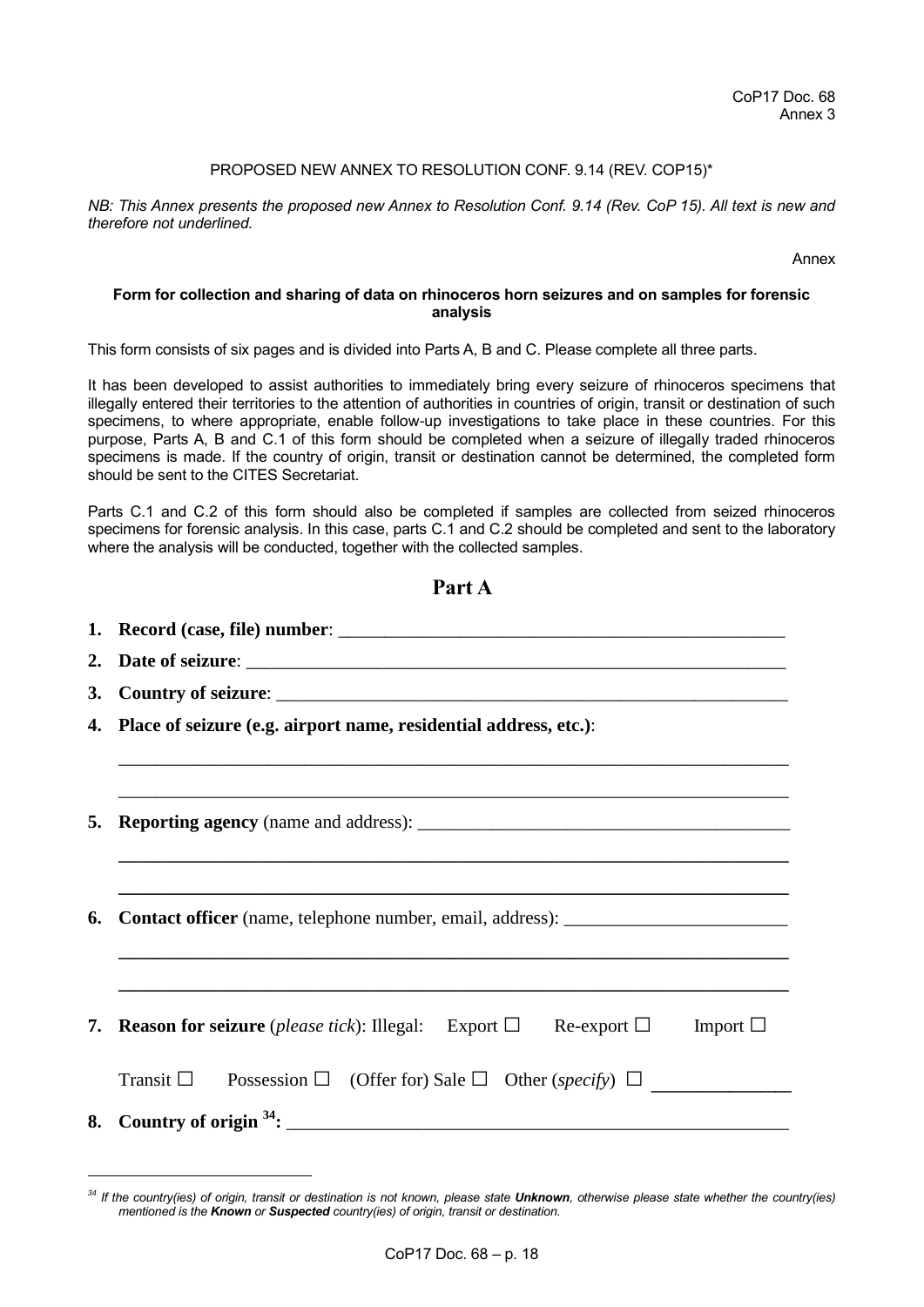| Country of final destination <sup>1</sup> : $\qquad \qquad$                                     |
|-------------------------------------------------------------------------------------------------|
| <b>9.</b> Means of transport (please tick): Air $\Box$ Land $\Box$ Post/Courier $\Box$<br>Sea L |
|                                                                                                 |
| <b>10. Accompanying documentation</b> (please tick): None $\Box$ Falsified $\Box$ Other $\Box$  |

**\_\_\_\_\_\_\_\_\_\_\_\_\_\_\_\_\_\_\_\_\_\_\_\_\_\_\_\_\_\_\_\_\_\_\_\_\_\_\_\_\_\_\_\_\_\_\_\_\_\_\_\_\_\_\_\_\_\_\_\_\_\_\_\_\_\_\_\_\_\_\_\_**

**11. Species of rhinoceros** *(if known)*: \_\_\_\_\_\_\_\_\_\_\_\_\_\_\_\_\_\_\_\_\_\_\_\_\_\_\_\_\_\_\_\_\_\_\_\_\_\_\_\_\_\_\_\_

-

# **12. Type of rhinoceros specimen<sup>35</sup> and quantity**:

|                           | <b>Number of horns</b>  | Weight (kg/g) |
|---------------------------|-------------------------|---------------|
| Whole raw horn            |                         |               |
|                           | <b>Number of pieces</b> | Weight (kg/g) |
| Worked horn <sup>36</sup> |                         |               |
| <b>Pieces of horn</b>     |                         |               |
| <b>Skin</b>               |                         |               |
|                           |                         | Weight (kg/g) |
| <b>Powdered horn</b>      |                         |               |
|                           |                         | Weight (kg/g) |
| <b>Other</b>              |                         |               |

<sup>&</sup>lt;sup>35</sup> For "Worked horn", " Powdered horn" and "Other", please provide detailed information about what was seized in Part B under Additional *information.*

*<sup>36</sup> Worked horn should be interpreted to mean rhinoceros horn that has been carved, shaped or processed into a product, for example into a libation cup, jewellery, etc.*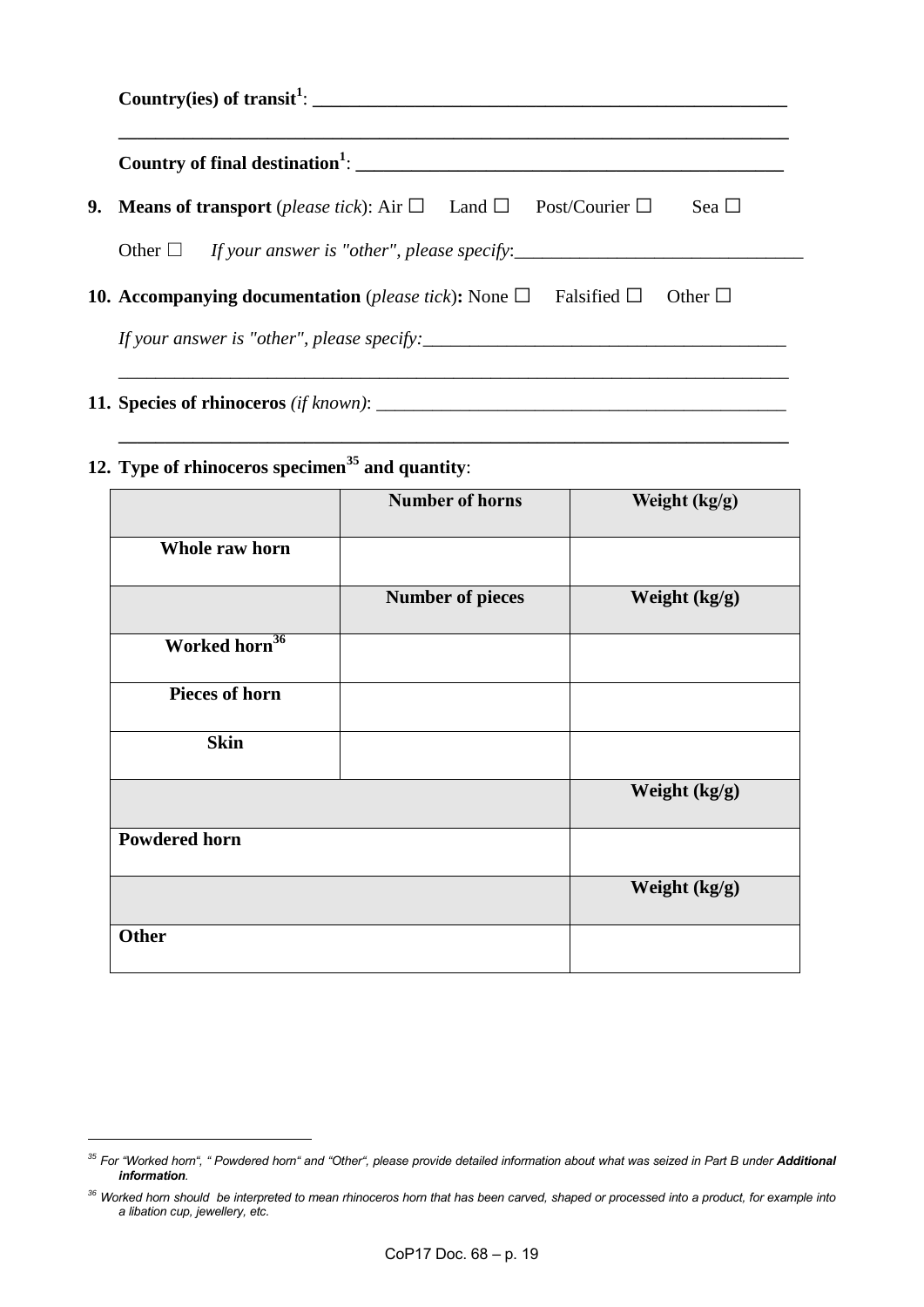| Part B                                                                                                                                      |  |  |
|---------------------------------------------------------------------------------------------------------------------------------------------|--|--|
| Record (case, file) number (as provided in Part A):<br><u> 1986 - Jan Barbara, manazarta bashkar a shekara 1980 - André Santa Barbara (</u> |  |  |
|                                                                                                                                             |  |  |
| Particulars of arrested offender included below<br>П                                                                                        |  |  |
| Particulars of suspected offender included below<br>$\Box$                                                                                  |  |  |
| No information about offenders available<br>$\Box$                                                                                          |  |  |
| Other<br>□                                                                                                                                  |  |  |
|                                                                                                                                             |  |  |
| Identity of person(s) involved: $37$                                                                                                        |  |  |
|                                                                                                                                             |  |  |
| b) First name (s) $\overline{\phantom{a}}$                                                                                                  |  |  |
| c) Alias(es) $\overline{\phantom{a}}$                                                                                                       |  |  |
| $d)$ Sex $\overline{\phantom{a}}$                                                                                                           |  |  |
|                                                                                                                                             |  |  |
| f) Passport or ID number                                                                                                                    |  |  |
|                                                                                                                                             |  |  |
|                                                                                                                                             |  |  |
|                                                                                                                                             |  |  |
|                                                                                                                                             |  |  |
|                                                                                                                                             |  |  |
|                                                                                                                                             |  |  |
| k) Subject's role in the offence, e.g. unknown, courier, dealer, etc.                                                                       |  |  |
|                                                                                                                                             |  |  |
|                                                                                                                                             |  |  |

<sup>&</sup>lt;sup>37</sup> Please complete a separate copy of this page for each person.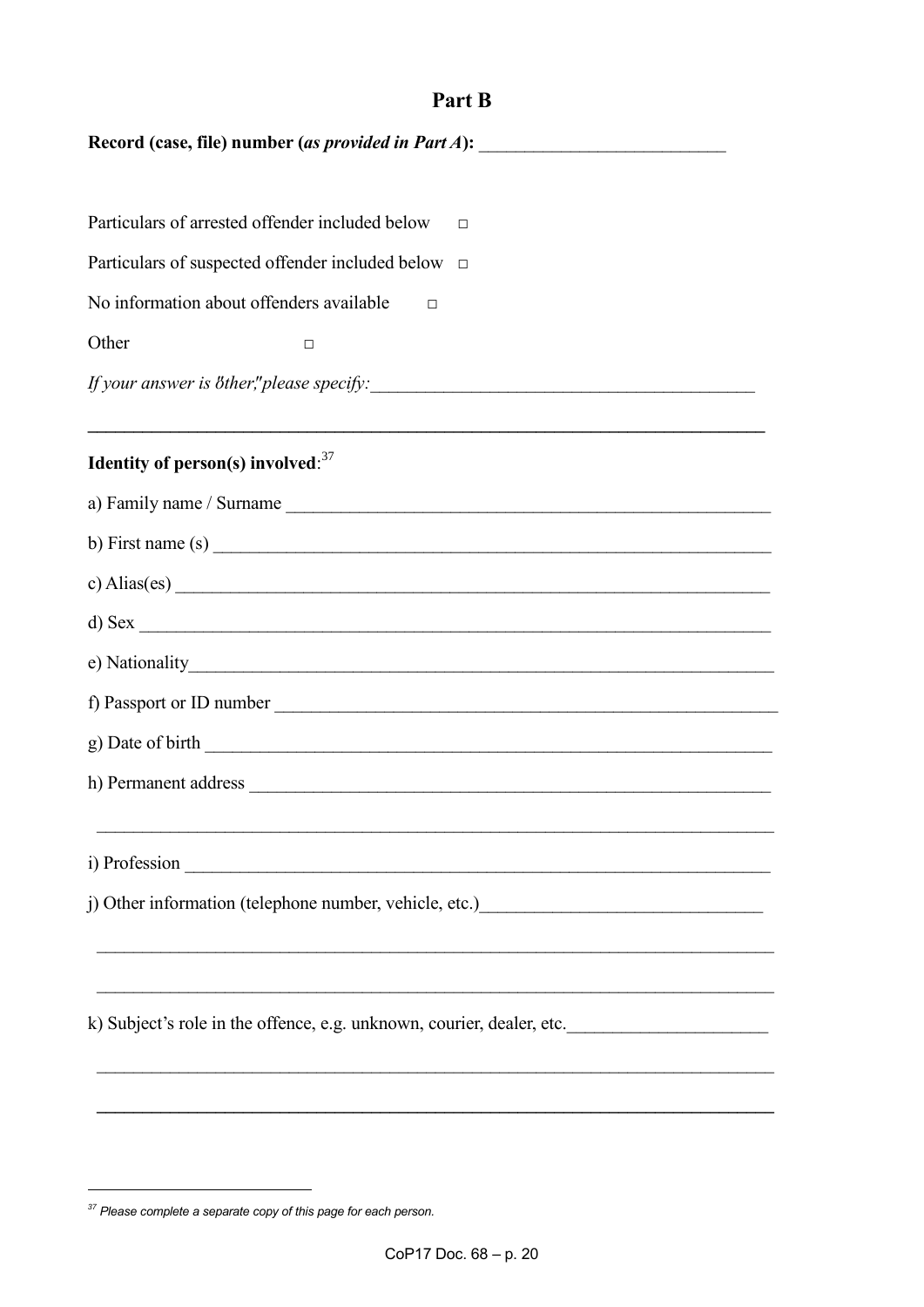#### **Method of discovery:**

Circumstances under which the seizure was made and method of discovery, e.g. a random check, a long term investigation, X-ray, house search, road check etc.

#### Modus operandi

Technique of concealment, type of packaging, etc.

#### **Additional information**

Please provide any additional information concerning the seizure deemed to be relevant, for example if there is a connection to other cases, for worked horn, what types of items were seized, e.g. libation cup, jewellery, etc.

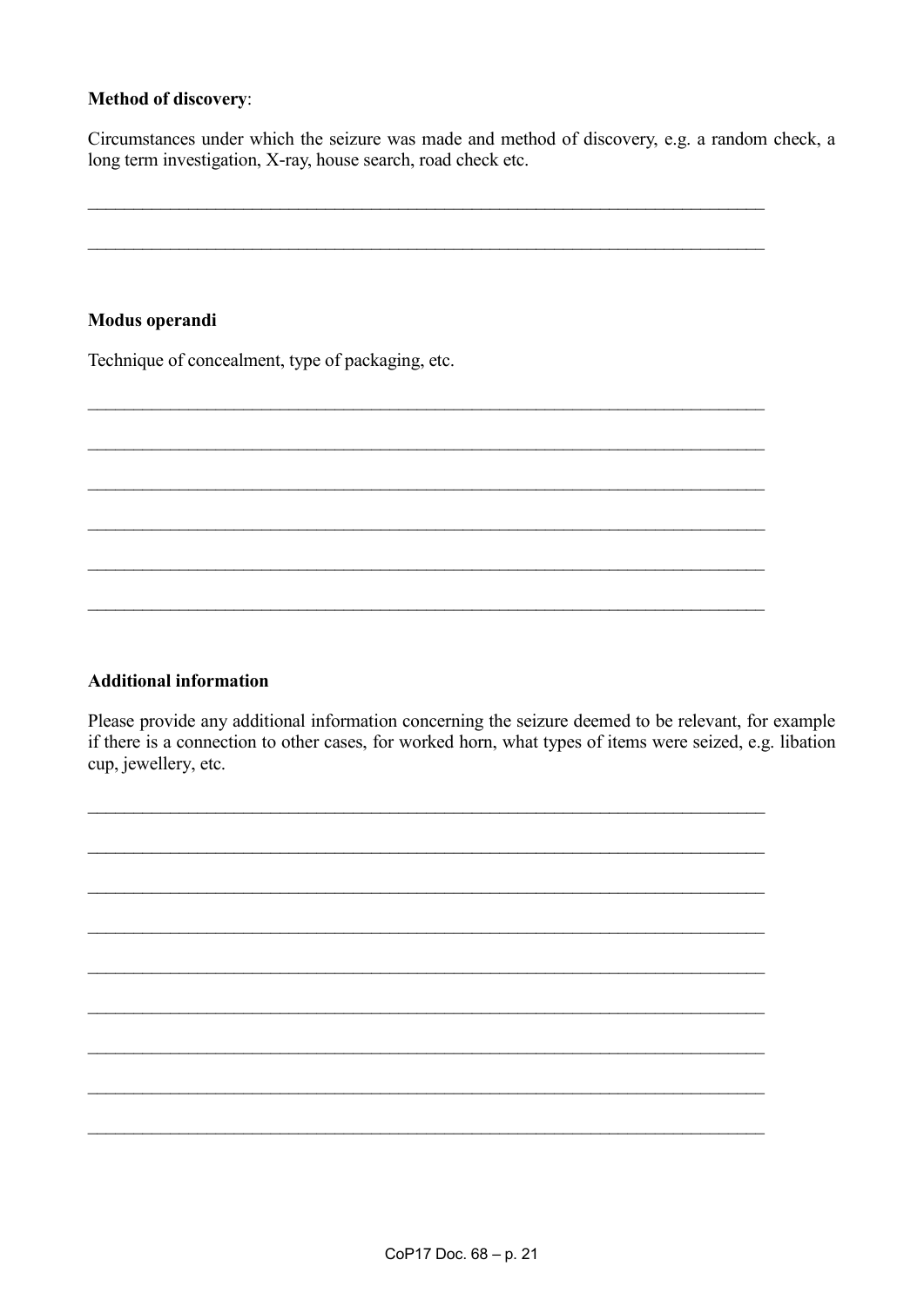### **Part C**

| Record (case, file) number |  |
|----------------------------|--|
| (as provided in Part $A$ ) |  |
| Note:                      |  |

- Please complete a separate copy of this page for each whole raw rhinoceros horn seized.
- For worked horn, pieces of horn, skin, powdered horn or other specimens, please include as an Annex to Part C, detailed information about what was seized and, as applicable, information on the weight, length, breadth and height of each seized item.
- Please provide information about any marks, microchip number(s), or any other relevant information about the seized specimens, where available.
- Include a photograph of each seized rhinoceros specimen.

# **Part C.1**

|                | <b>Whole Raw Horn</b>                                  |
|----------------|--------------------------------------------------------|
| Front Horn     | Front horn or back horn? <sup>38</sup>                 |
|                | $A^{39}$ - Outer length (indicate<br>measurement unit) |
| $\overline{A}$ | <b>B</b> - Inner length (indicate<br>measurement unit) |
| B              | - Circumference<br>base<br>(indicate measurement unit) |
| Back horn      | Weight (indicate<br>weight<br>unit)                    |
| C.<br>ê,       | Microchip number(s) $*$                                |
|                | Images taken $(Y/N)$                                   |

*\*If possible, check whether a microchip is present in the horn by using an appropriate microchip reader.*

**Inspect the rhinoceros horn for any numbering that might be punched or written on it, and for any other relevant markings. Record these in detail.**

**Have samples been or will they be collected from any of the seized rhinoceros**  specimens for forensic analysis?<br>No specimens for forensic analysis?

#### **Note:**

1

If your answer is "Yes", please complete Part C.2 below. After completion, please make a copy of Parts C.1 and C.2 of this form. These copies should be sent together with the collected samples, to the laboratory where the analysis will be conducted.

*<sup>38</sup> Please refer to the image for guidance.*

*<sup>39</sup> For outer length, inner length and circumference, please refer to the image for guidance.*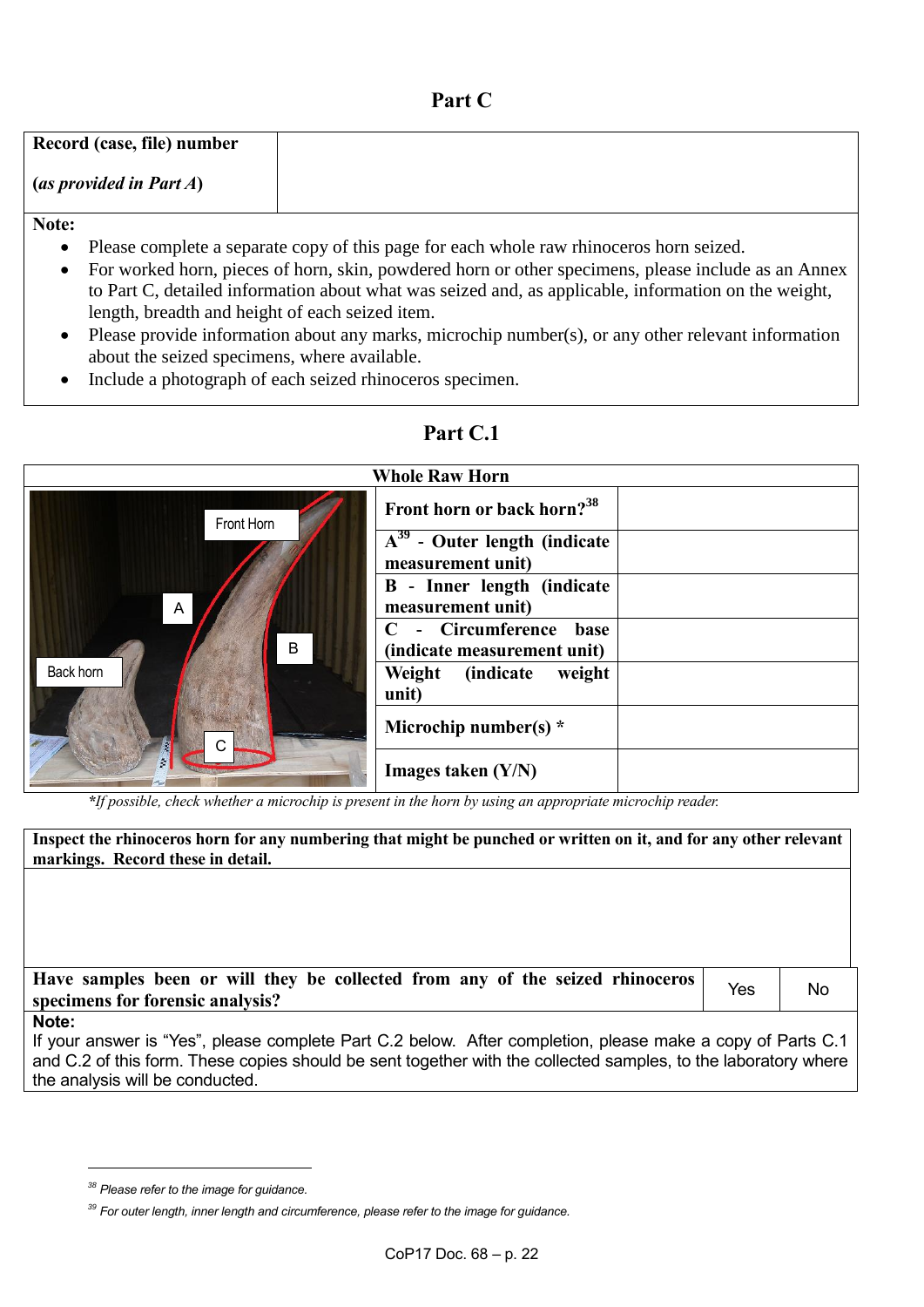## **Part C.2**

| Record (case, file) number |  |
|----------------------------|--|
| (as provided in Part A)    |  |

# **Please provide the following: a) Name of the laboratory to which the samples will be sent: b) Date of sampling**

| c) Details of the officer investigating the case |  |  |
|--------------------------------------------------|--|--|
| <b>Name</b>                                      |  |  |
| Department and designation                       |  |  |
| <b>Telephone number</b>                          |  |  |
| <b>Email address</b>                             |  |  |

|                            | d) Details of the person who collected the samples: |
|----------------------------|-----------------------------------------------------|
| <b>Name</b>                |                                                     |
| Department and designation |                                                     |
| Telephone number           |                                                     |
| <b>Email address</b>       |                                                     |

# **e) DNA sample reference number:**

## **f) Evidence bag number:**

| g) Signature of the person that collected the<br>samples: |
|-----------------------------------------------------------|
|-----------------------------------------------------------|